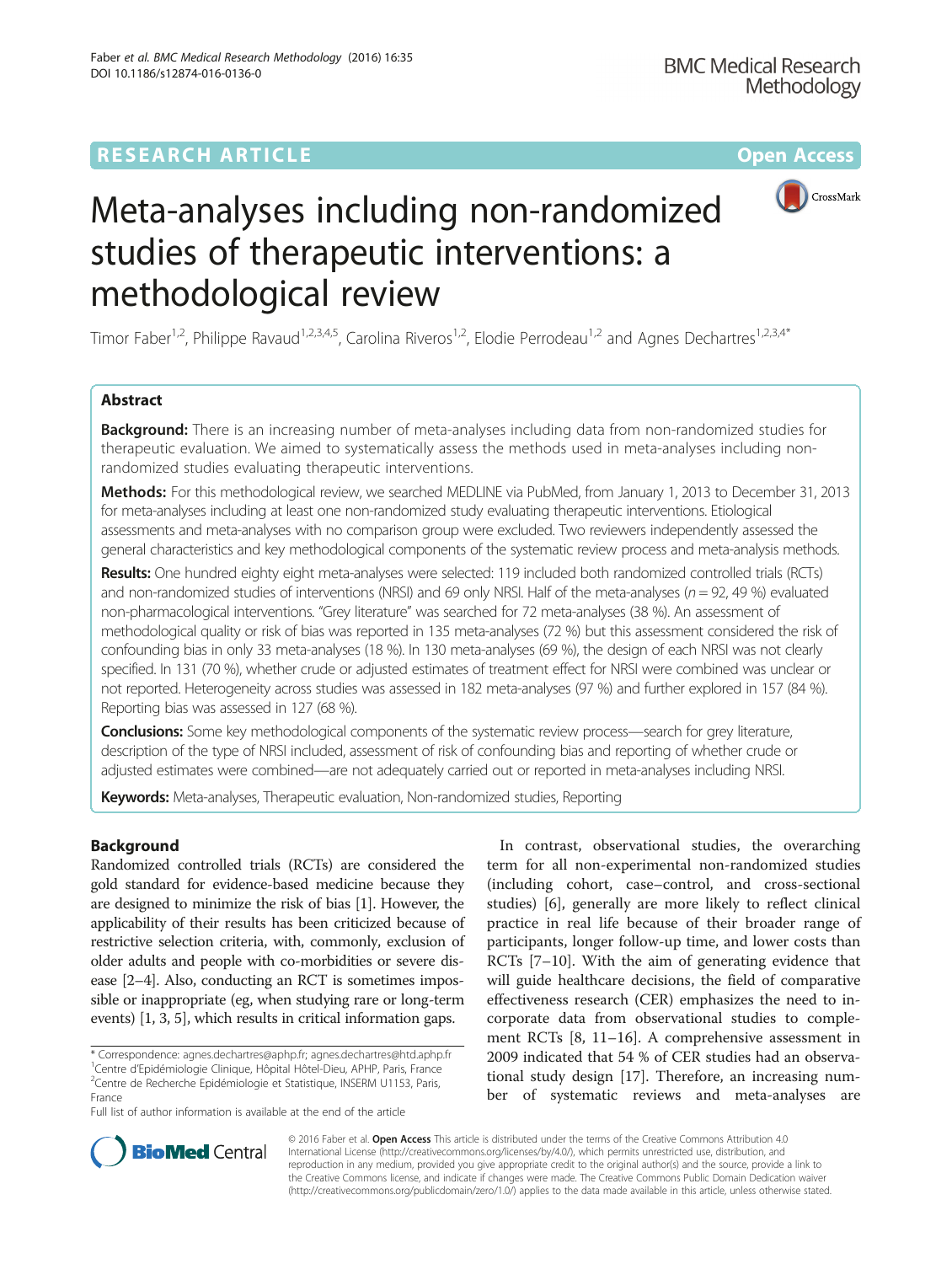including data from non-randomized studies to assess therapeutic interventions.

Similar to systematic reviews of RCTs, reviews including non-randomized studies are expected to follow the general recommendations for good conduct, such as retrieving all relevant studies and assessing their risk of bias. However, some elements should be adapted specifically to the inclusion of non-randomized studies because their study designs inherently differ from RCTs [\[7](#page-23-0), [9, 14](#page-23-0), [18](#page-24-0)–[23](#page-24-0)]. Lacking randomization, they are likely subject to confounding bias, which results in an imbalance in prognostic factors associated with the outcome of interest that may severely compromise the validity of their results [[24](#page-24-0)].

Previous methodological reviews evaluating systematic reviews including observational studies exist [[25](#page-24-0)–[28](#page-24-0)]. However, these studies have a different objective. One assessed the main characteristics of all systematic reviews indexed in Medline on November 2004 whatever the type of included studies (ie, therapeutic, epidemiological, prognostic or diagnostic studies) [[27](#page-24-0)]. Two others focused on the methods and reporting of harms in systematic reviews of adverse events [[26, 28\]](#page-24-0). The last one was in the field of psychiatry and did not concern therapeutic evaluation but assessment of prevalence or association [\[25\]](#page-24-0). Further, none of these previous reviews has evaluated the specific methodological problems raised by the inclusion of non-randomized studies.

In this study, we performed a methodological review of meta-analyses including non-randomized studies of interventions (NRSI) to evaluate key methodological components common to all meta-analyses and those specifically related to the inclusion of non-randomized studies.

## Methods

# Study design

This is a methodological review of meta-analyses including NRSI for therapeutic evaluation. For clarity and consistency, we refer to this article as a "methodological review", the systematic reviews with meta-analyses included in this methodological review as "meta-analyses", and the studies included in these meta-analyses as "studies".

#### Search strategy

Our goal was not to create an exhaustive list of all metaanalyses that include NRSI but rather to identify a relatively representative sample of recently published meta-analyses that a health professional would most likely encounter when searching for meta-analyses. We therefore searched MED-LINE via PubMed because of its wide use among health professionals, combining keywords and MeSH terms for NRSI, systematic reviews, and meta-analyses [\(Appendix 1](#page-8-0)). The search was conducted on January 7, 2014 and restricted to the year 2013.

# Eligibility criteria

To be eligible, a meta-analysis had to examine a therapeutic or preventive intervention (such as vaccines) for efficacy or safety, include data from at least one NRSI, and be published in 2013. We excluded meta-analyses that included studies without a comparison group and meta-analyses of etiological assessment. When it was difficult to distinguish an etiological from a therapeutic evaluation, we agreed to include the former if the authors considered the inclusion of RCTs in their meta-analysis. To illustrate: a metaanalysis that investigated the association of the use of statins and risk of cancer would was considered a therapeutic evaluation if the authors planned to include RCTs. Individual patient data meta-analyses were also excluded, as were non-randomized studies that conducted a meta-analysis of the literature as secondary analysis. Finally, we did not include meta-analyses published in a language other than English or those for which the full text was not available.

#### Selection of relevant meta-analyses

The selection of relevant meta-analyses was conducted in 2 steps. In the first step, one reviewer (CR) excluded clearly irrelevant studies based on the title, abstract, and full text, then, a second reviewer (TF) performed the final selection, discussing all doubtful cases with a third reviewer (AD).

### Data extraction

The data extraction form for this methodological review was developed from the MOOSE statement for reporting meta-analyses that include observational studies [\[29](#page-24-0)], the PRISMA statement for reporting systematic reviews and meta-analyses of studies evaluating healthcare interventions [[30, 31\]](#page-24-0), and the AMSTAR measurement tool for assessing the methodological quality of systematic reviews [[32](#page-24-0)]. The data extraction form was tested by one reviewer (TF) with 10 studies before data extraction commenced.

Two reviewers (TF, CR) independently extracted all data in duplicate, resolving discrepancies with a third reviewer (AD) if necessary. The following characteristics were extracted from the full text and online appendix of each meta-analysis:

 General characteristics: We collected whether the journal was a specialty or a general journal, the location of the corresponding author, and the medical area. We verified whether the metaanalysis was registered on the international prospective register of systematic reviews by the University of York's Centre for Reviews and Dissemination (PROSPERO). We collected whether epidemiologists or statisticians were involved, relying on the definition given by Delgado-Rodriguez et al.[\[33\]](#page-24-0) and assessed whether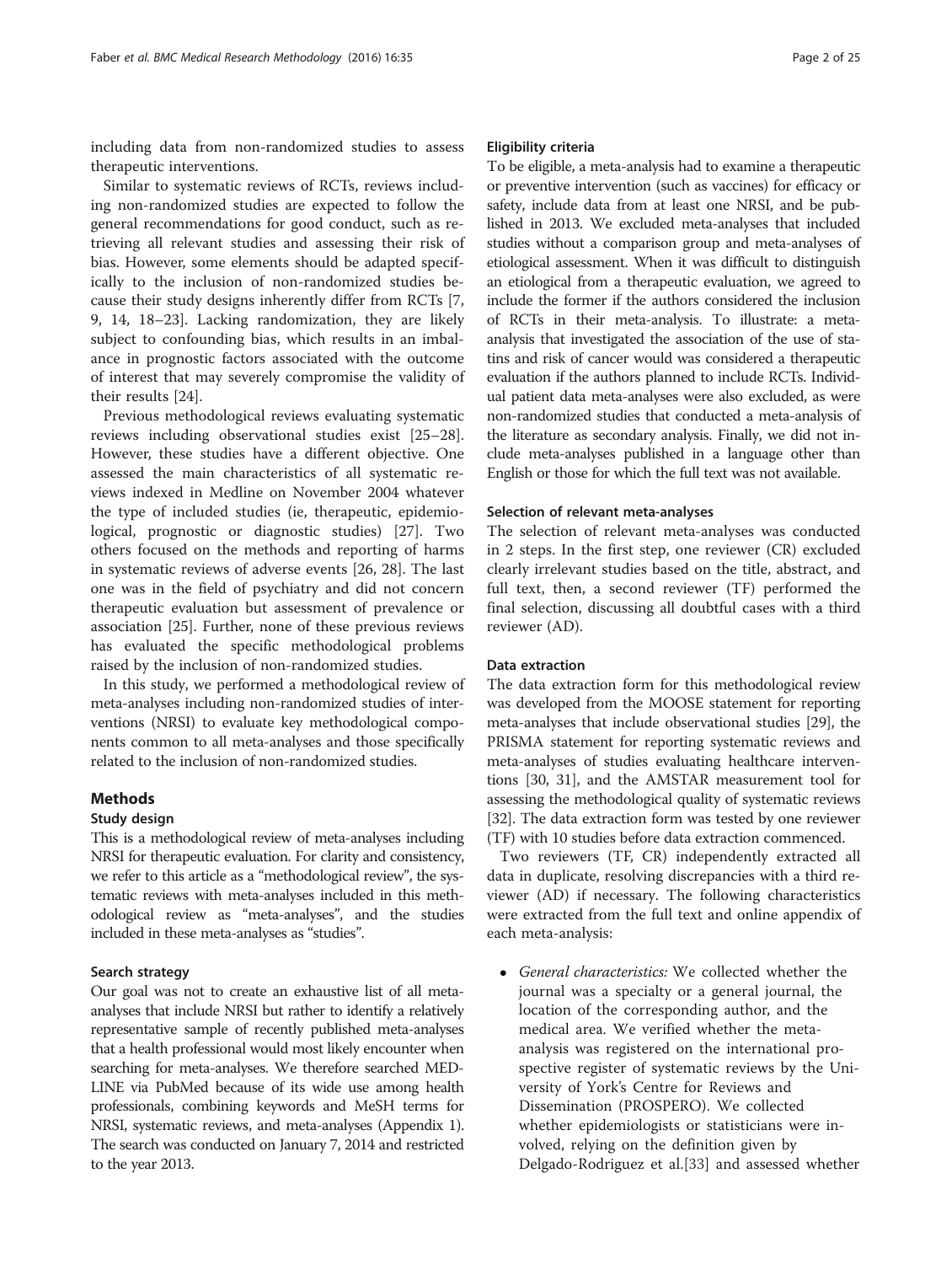the authors reported the funding sources and declared conflict of interests. We assessed whether the meta-analyses evaluated a pharmacological or nonpharmacological intervention. Non-pharmacological interventions were classified as surgical procedures or other interventions. We also assessed the type of studies included: only NRSI or both NRSI and RCTs.

- Systematic review methods:
	- Search strategy: We collected how many and which electronic databases were searched, and whether the search strategy for at least one database was provided. We collected whether reference lists and journals were hand-searched and whether the authors searched for grey literature, and if yes, how: search of registries (eg, ClinicalTrials.gov), conference abstracts, or contacting experts. We assessed whether the authors restrict their searches by language.
	- Study selection and data extraction process: We assessed whether study selection and data extraction were conducted in duplicate.
	- Contact of the study authors: We noted whether it was mentioned that study authors were contacted for clarification or additional results.
	- Methodological quality/risk of bias assessment: We assessed whether methodological quality or risk of bias assessment was conducted, what tools were used, and whether the assessment was conducted in duplicate.
- Meta-analysis methods:
	- Studies combined: We assessed the types of NRSI included. NRSI were categorized as concurrent (prospective) cohort, nonconcurrent (retrospective) cohort, case–control, or historically controlled studies according to the definition by Ioannidis et al. [21]. We also assessed whether the authors combined the results from NRSI and RCTs and whether they combined results from different types of NRSI (eg, cohort and case–control studies).
	- Meta-analysis model: We collected whether the authors used crude or adjusted estimates for NRSI and whether they used fixed- or random-effects models to pool the data. For adjusted estimates, we also collected whether the confounding factors taken into account were listed.
	- Assessment and exploration of heterogeneity: We collected whether and how the authors assessed heterogeneity and whether they conducted meta-regression, subgroup, or sensitivity analyses to explore heterogeneity.

▪ Assessment of reporting bias: We collected information on whether the authors assessed reporting bias, and how.

# Statistical analysis

The analysis of the data consisted of descriptive statistics, providing numbers and percentages for qualitative variables and median (minimum, maximum, or interquartile range) for quantitative variables. The results were stratified for meta-analyses including only NRSI and those including both NRSI and RCTs. We did not assess statistical differences between these strata. Statistical analysis involved use of R 3.0.2. (R Core Team [2013]. R: A language and environment for statistical computing. R Foundation for Statistical Computing, Vienna, Austria. URL: [http://www.R-project.org/\)](http://www.r-project.org/).

# Results

# Study selection

Our MEDLINE search identified 3602 citations; Among the 341 potentially relevant meta-analyses, 188 were eligible for this review (Fig. [1](#page-3-0)). Complete references for the included meta-analyses and meta-analyses excluded are in [Appendixes 2](#page-9-0) and [3](#page-17-0), respectively.

# General characteristics (Table [1\)](#page-4-0)

Among the 188 included meta-analyses, 49 (26 %) were of surgery, 33 (18 %) cardiology, and 25 (13 %) oncology. Half of the meta-analyses assessed non-pharmacological interventions ( $n = 92, 49$  %); 74 involved surgical procedures. Approximately one third ( $n = 69$ , 37 %) included only NRSI, and two thirds included both NRSI and RCTs  $(n = 119, 63 \%)$ .

In total, 36 meta-analyses (19 %) involved epidemiologists or statisticians. Conflict of interest was declared in 166 (88 %), with 26 reporting a potential conflict of interest. About one-third of the meta-analyses did not report a source of funding  $(n = 69, 37 \%)$ .

# Systematic review methods (Table [2\)](#page-5-0) Literature search

Overall, all but one of the meta-analyses reported the search of at least 1 electronic database and 147 (78 %) reported the search of > 2 electronic databases. One third provided the search strategy for each database  $(n =$ 62, 33 %). MEDLINE, Embase, and the Cochrane Library were most frequently searched (187 [99 %], 149 [79 %], and 126 (67 %) meta-analyses, respectively). In addition to the search of electronic databases, 162 meta-analyses (86 %) reported screening the reference lists of included studies, and 12 (6 %) reported hand-searching journals. About one-third of the meta-analyses  $(n = 72, 38 \%)$  reported searching for grey literature: 41 (22 %) conference abstracts, 33 (18 %) registries, and 15 (8 %) contacted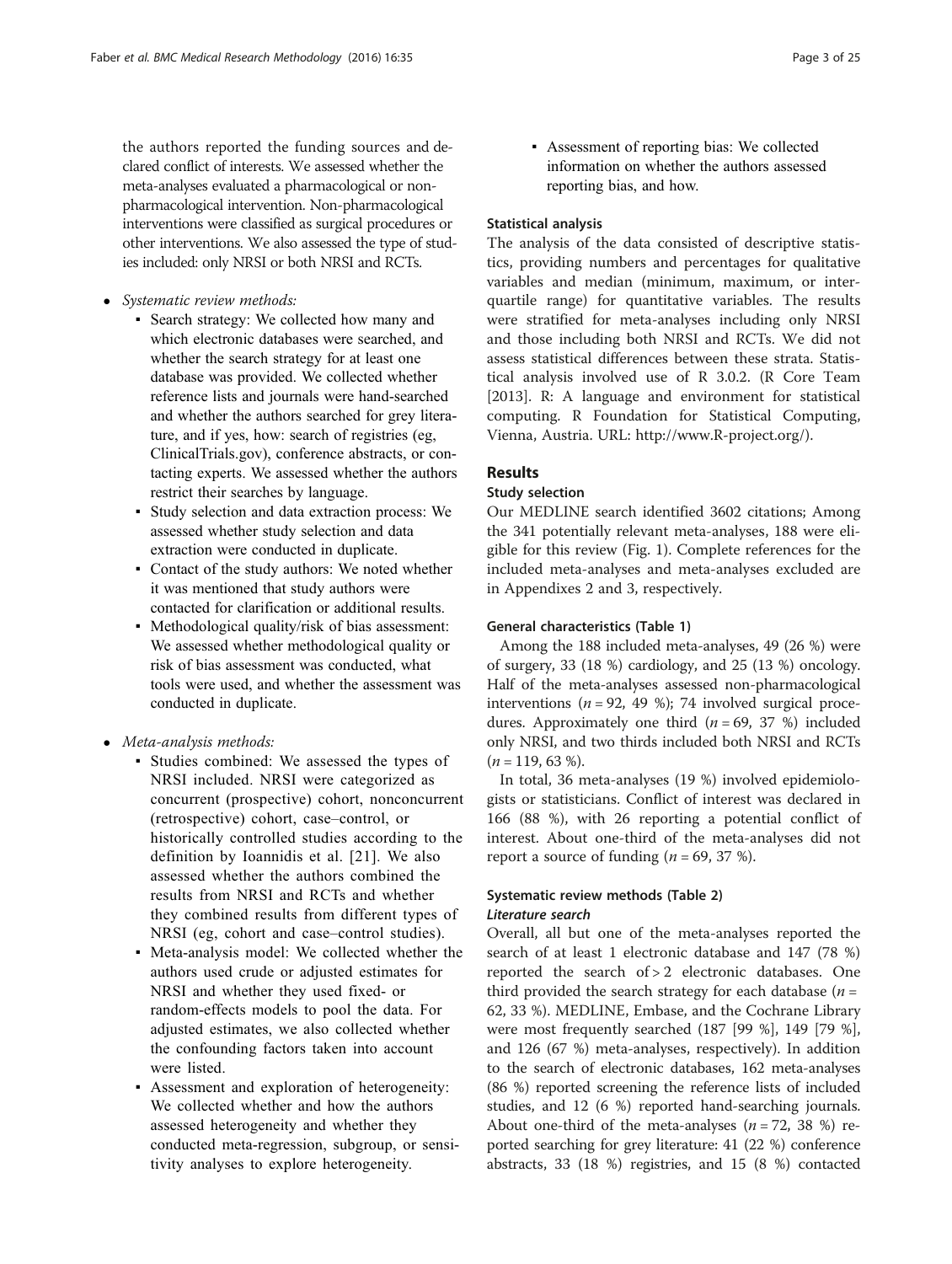<span id="page-3-0"></span>

experts. For 82 meta-analyses (44 %), the authors reported that they did not restrict their searches by language.

# Methodological quality/risk of bias assessment

Methodological quality or risk of bias of included studies was assessed in 135 (72 %) meta-analyses.

For the 119 meta-analyses including RCTs and NRSI, risk of bias was assessed in 88 (74 %) with 4 assessing risk of bias for RCTs only. RCTs were assessed with the Cochrane Risk of Bias tool in 42 (35 %) meta-analyses. The assessment of risk of bias involved the same tool for both RCTs and NRSI in 27 (23 %) meta-analyses. For the assessment of NRSI, a variety of tools were used. The most frequently used tool was the Newcastle-Ottawa Scale  $(n = 68)$ . GRADE and the Cochrane Collaboration Risk of Bias Tool were used in 13 and 10 meta-analyses, respectively. In 37 meta-analyses, authors used other tools; in 12, they developed their own tools; and in 12, they were unclear about the methods used for assessing methodological quality/risk of bias. Overall, the authors have considered the risk of confounding bias in their risk of bias assessment in 33 meta-analyses (18 %). Of the 135 meta-analyses with an assessment of risk of bias, 87 (64 %) reported having performed it in duplicate.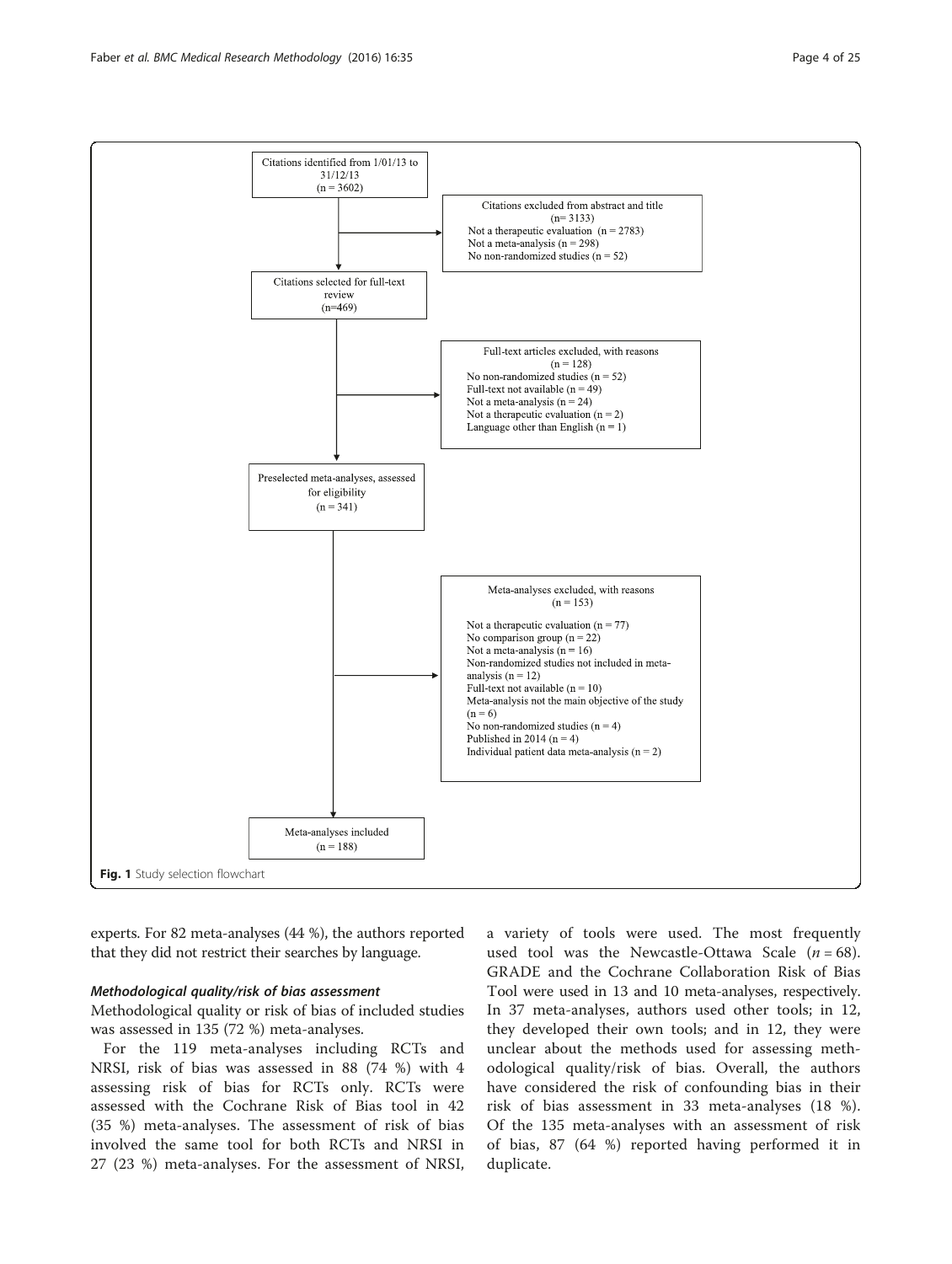| Characteristic                               | Included NRSI only | Included NRSI&RCTs | All meta-analyses |  |
|----------------------------------------------|--------------------|--------------------|-------------------|--|
|                                              | $(n = 69)$         | $(n = 119)$        | $(n = 188)$       |  |
|                                              | No (%)             | No (%)             | No (%)            |  |
| Journal type                                 |                    |                    |                   |  |
| Specialty                                    | 59 (86)            | 99 (83)            | 158 (84)          |  |
| General                                      | 10(14)             | 20(17)             | 30 (16)           |  |
| Location of corresponding author             |                    |                    |                   |  |
| Asia                                         | 26 (38)            | 38 (32)            | 64 (34)           |  |
| Europe                                       | 22 (32)            | 39 (33)            | 61(32)            |  |
| North-America                                | 18 (26)            | 33 (28)            | 51 (27)           |  |
| Other                                        | 3(4)               | 9(7)               | 12(7)             |  |
| Medical area                                 |                    |                    |                   |  |
| Surgery                                      | 21 (30)            | 28 (24)            | 49 (26)           |  |
| Cardiology                                   | 8(12)              | 25 (21)            | 33 (18)           |  |
| Oncology                                     | 6(9)               | 19 (16)            | 25(13)            |  |
| Other                                        | 34 (49)            | 47 (39)            | 81 (43)           |  |
| Type of intervention                         |                    |                    |                   |  |
| Pharmacological                              | 36 (52)            | 56 (47)            | 92 (49)           |  |
| Non-pharmacological                          | 32 (46)            | 60 (50)            | 92 (49)           |  |
| Surgical procedures                          | 30(43)             | 44 (37)            | 74 (39)           |  |
| Other                                        | 2(3)               | 16(13)             | 18(10)            |  |
| Both pharmacological and non-pharmacological | 1(1)               | 3(3)               | 4(2)              |  |
| Epidemiologists or statisticians involved    | 17 (25)            | 19 (16)            | 36 (19)           |  |
| Declaration of conflict of interests         | 64 (93)            | 102 (86)           | 166 (88)          |  |
| Potential conflict of interests              | 9(13)              | 17(14)             | 26(14)            |  |
| Funding source                               |                    |                    |                   |  |
| Public                                       | 30(43)             | 36 (30)            | 66 (35)           |  |
| No specific funding                          | 10(14)             | 29 (24)            | 39 (21)           |  |
| Private                                      | 2(3)               | 7(6)               | 9(5)              |  |
| Both public and private                      | 3(4)               | 2(2)               | 5(3)              |  |
| Not reported/unclear                         | 24 (35)            | 45 (38)            | 69 (37)           |  |
| Registration on PROSPERO                     | $\mathbf 0$        | 3(3)               | 3(2)              |  |

<span id="page-4-0"></span>Table 1 General characteristics of therapeutic meta-analyses published in 2013 and including non-randomized studies of intervention ( $n = 188$ )

NRSI non-randomized studies of intervention; RCTs randomized controlled trials

# Meta-analysis methods (Table [3\)](#page-7-0) Studies combined

For 130 meta-analyses (69 %), the authors did not clearly report the design for each individual study. Among the metaanalyses that included both NRSI and RCTs  $(n = 119)$ , for 88 (74 %), the results of NRSI and RCTs were combined.

Concerning NRSI combined, 52 meta-analyses (28 %) included only cohort studies and 5 only prospective cohort studies; 46 meta-analyses (24 %) combined cohort and case–control studies, and 23 (12 %) included all types of NRSI. The other 67 meta-analyses (36 %) included "observational studies" (without further details)  $(n = 28, 15 \%)$ , "prospective and retrospective studies"  $(n = 23, 12, 8)$ , and only "retrospective studies"  $(n = 16, 9, 9).$ 

### Crude or adjusted estimates used for NRSI

For 131 meta-analyses (70 %), whether crude or adjusted estimates of treatment effect from the NRSI were used for the meta-analysis was unclear or not reported. For the remaining meta-analyses, the authors reported combining crude and adjusted estimates for 22 (12 %), only adjusted estimates for 21 (11 %), and only crude estimates for 6 (3 %). For 8 meta-analyses (4 %), the authors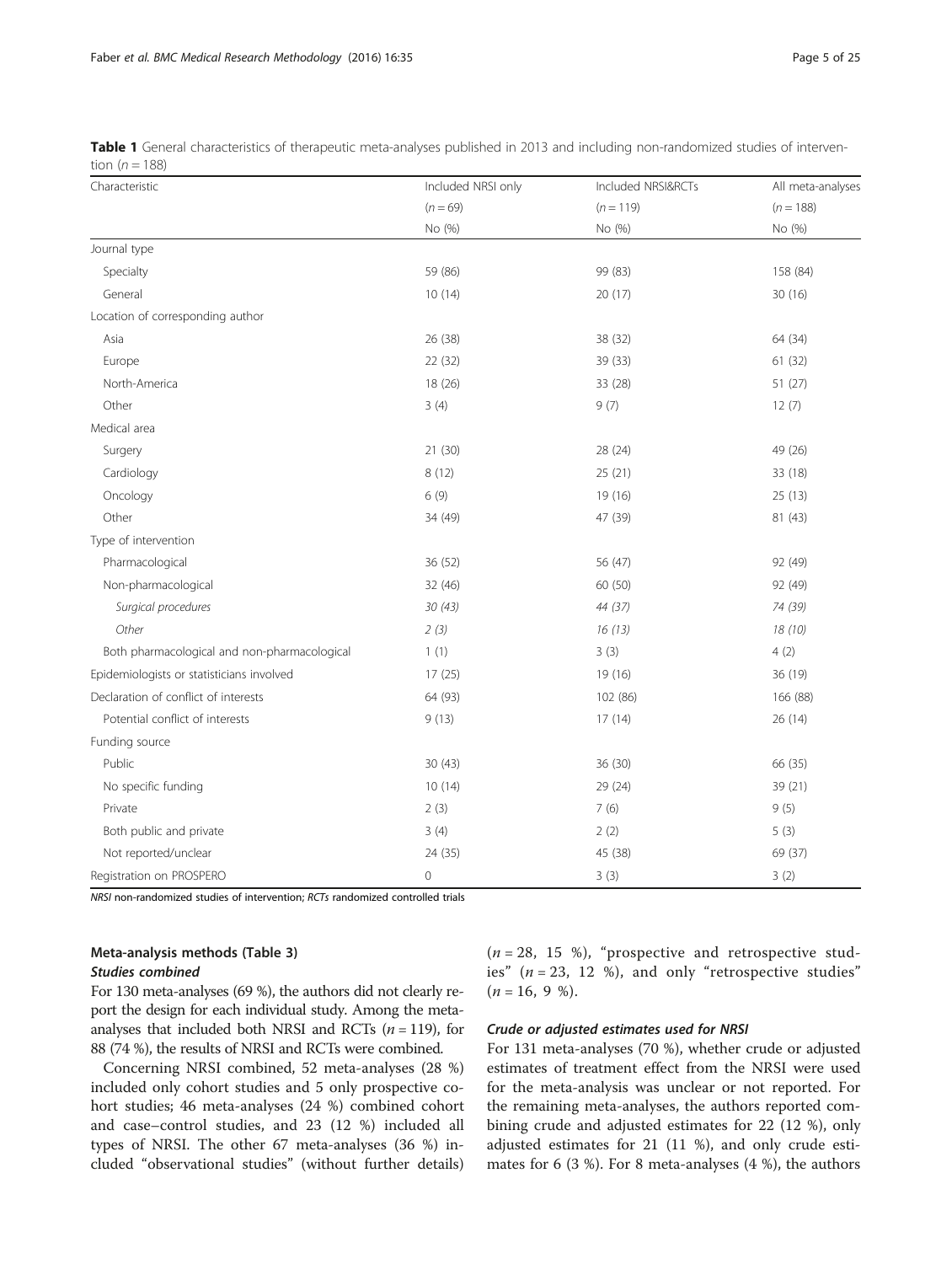<span id="page-5-0"></span>Table 2 Systematic review methods of therapeutic meta-analyses published in 2013 and including non-randomized studies ( $n = 188$ )

| Characteristic                                                 | Included NRSI only | Included NRSI&RCTs | All Meta-analyses |  |
|----------------------------------------------------------------|--------------------|--------------------|-------------------|--|
|                                                                | $(n = 69)$         | $(n = 119)$        | $(n = 188)$       |  |
|                                                                | No (%)             | No (%)             | No (%)            |  |
| Search strategy                                                |                    |                    |                   |  |
| No. of electronic databases searched, median [IQR]             | $3[2-4]$           | 3[3, 4]            | 3[3, 4]           |  |
| > 2 databases searched                                         | 51 (74)            | 96 (81)            | 147 (78)          |  |
| Electronic databases searched <sup>a</sup>                     |                    |                    |                   |  |
| Medline/PubMed/Ovid                                            | 69 (100)           | 118 (99)           | 187 (99)          |  |
| <b>EMBASE</b>                                                  | 52 (75)            | 97 (82)            | 149 (79)          |  |
| Cochrane                                                       | 45 (65)            | 81 (68)            | 126(67)           |  |
| Web of science/web of knowledge                                | 14 (20)            | 22 (18)            | 36 (19)           |  |
| Time-frame of search strategy reported                         | 62 (90)            | 109 (92)           | 171 (91)          |  |
| Time end of search-publication date (months), median [min-max] | $10 [0 - 24]$      | $9[1-51]$          | $10 [0 - 51]$     |  |
| Search strategy provided for at least one database             | 18 (26)            | 44 (37)            | 62 (33)           |  |
| Searched reference lists for relevant studies                  | 57 (83)            | 105 (88)           | 162 (86)          |  |
| Hand searched journals                                         | 5(7)               | 7(6)               | 12(6)             |  |
| Searched for grey literature <sup>a</sup>                      | 23(33)             | 49 (41)            | 72 (38)           |  |
| Conference abstracts                                           | 14(20)             | 27(23)             | 41 (22)           |  |
| Registries (eg, ClinicalTrials.gov)                            | 8(12)              | 25(21)             | 33 (18)           |  |
| Experts                                                        | 6(9)               | 9(8)               | 15(8)             |  |
| No restriction by language reported                            | 20 (29)            | 62 (52)            | 82 (44)           |  |
| Study selection                                                |                    |                    |                   |  |
| Duplicate study selection                                      | 47 (68)            | 84 (71)            | 131 (70)          |  |
| Methodological quality/risk of bias                            |                    |                    |                   |  |
| Assessment of MQ/RoB                                           | 47 (68)            | 88 (74)            | 135 (72)          |  |
| Tools used for RCTs <sup>a</sup>                               |                    |                    |                   |  |
| Cochrane RoB Tool [41]                                         | <b>NA</b>          | 42 (35)            | NA.               |  |
| Jadad scale [42]                                               | ΝA                 | 22 (18)            | ΝA                |  |
| <b>GRADE</b> [43]                                              | ΝA                 | 9(8)               | ΝA                |  |
| Other                                                          | ΝA                 | 21 (18)            | ΝA                |  |
| Authors made their own tool                                    | <b>NA</b>          | 3(3)               | <b>NA</b>         |  |
| Unclear                                                        | ΝA                 | 7(6)               | <b>NA</b>         |  |
| Tools used for NRSI <sup>a</sup>                               |                    |                    |                   |  |
| Newcastle-Ottawa scale [44]                                    | 25(36)             | 43 (36)            | 68 (36)           |  |
| <b>GRADE</b> [43]                                              | 5(7)               | 8(7)               | 13(7)             |  |
| Cochrane RoB Tool [41]                                         | 3(4)               | 7(6)               | 10(5)             |  |
| Other tools                                                    | 13 (19)            | 24 (20)            | 37 (20)           |  |
| Authors made their own tool                                    | 6(9)               | 6(5)               | 12(6)             |  |
| Unclear                                                        | 3(4)               | 9(8)               | 12(6)             |  |
| Confounding taken into account in risk of bias                 | 13 (19)            | 20 (17)            | 33 (18)           |  |
| Same tool used for RCTs and NRSI                               | NA                 | 27 (23)            | ΝA                |  |
| Duplicate MQ/RoB assessment                                    | 30/47 (64)         | 57/88 (65)         | 87/135 (64)       |  |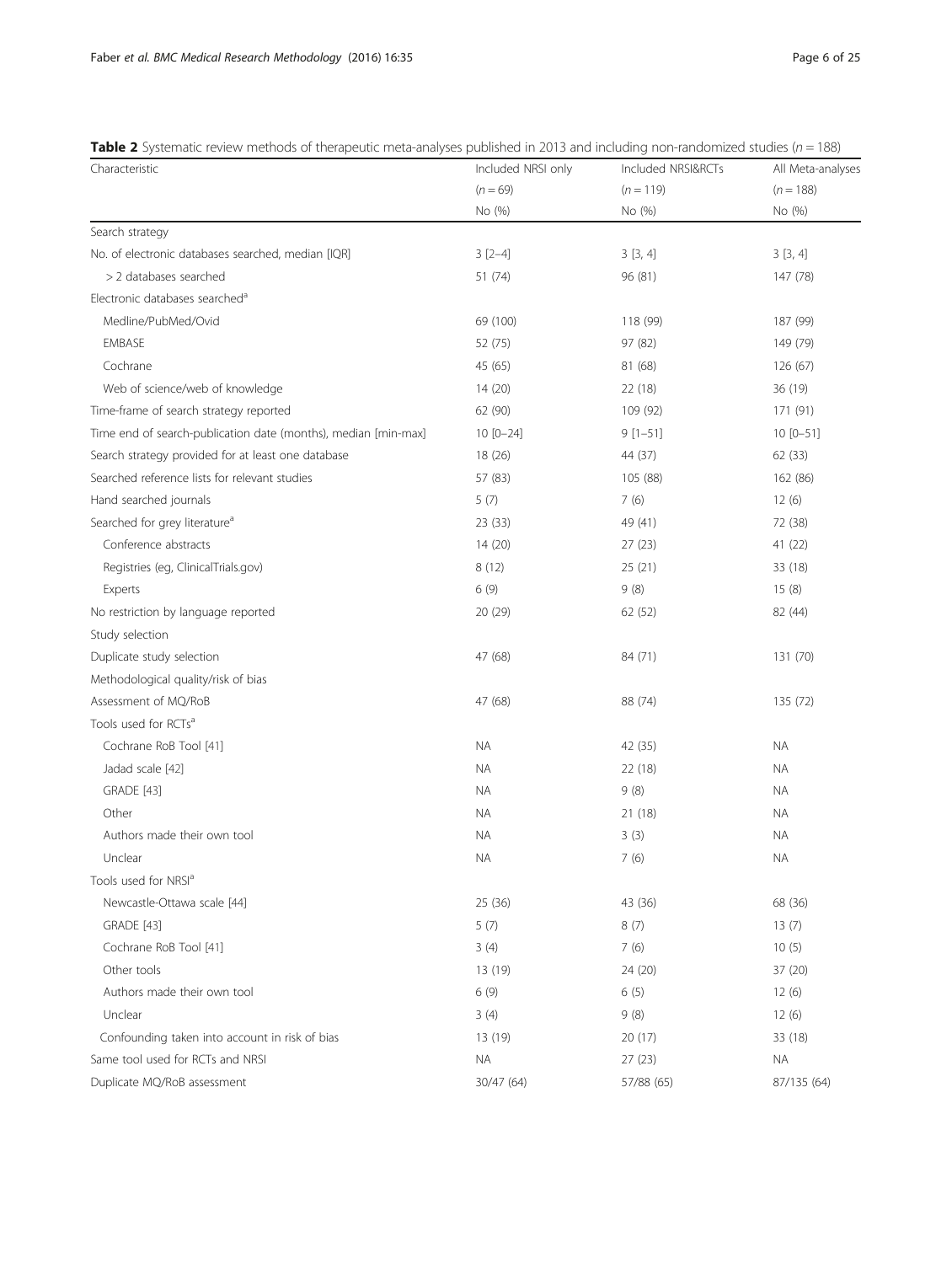| <b>Table 2</b> Systematic review methods of therapeutic meta-analyses published in 2013 and including non-randomized studies ( $n = 188$ ) |  |  |
|--------------------------------------------------------------------------------------------------------------------------------------------|--|--|
| (Continued)                                                                                                                                |  |  |

| Data extraction                                         |         |         |          |
|---------------------------------------------------------|---------|---------|----------|
| Duplicate data extraction                               | 52 (75) | 86 (72) | 138 (73) |
| Contact authors for clarification or additional results | 18(26)  | 43 (36) | 61(32)   |

Data are no. (%), unless indicated. IQR interquartile range; MQ methodological quality; NRSI non-randomized studies of interventions; RCTs randomized controlled trials; *Cochrane RoB* Cochrane risk of bias tool; MA Not applicable<br><sup>a</sup>More than one item could have been reported for each meta-analysis

extracted both the crude and adjusted estimates and used them separately in 2 meta-analyses. Among the 51 meta-analyses involving adjusted estimates, 17 (33 %) did not report the confounding factors adjusted for.

### Meta-analysis model

A random-effects model was used for half of the metaanalyses  $(n = 95)$ . For 52 (28 %), a fixed-effects model was used primarily but then replaced with a randomeffects model if high heterogeneity was observed in the model. For 26 meta-analyses (14 %), the authors used both fixed- and random-effects models, and for 9 (5 %), a fixed-effects model. The type of model was not reported or was unclear for 6 meta-analyses (3 %). We found 2 network meta-analyses (1 %).

#### Heterogeneity assessment

Almost all meta-analyses assessed heterogeneity ( $n = 182$ , 97 %). The  $I^2$  statistic was used in 164 meta-analyses (87 %), Cochran Q  $\chi^2$  test in 115 (61 %), and between-study variance  $\tau^2$  in 6 (3 %). Heterogeneity was explored in 157 meta-analyses (84 %) by subgroup analyses ( $n = 126, 67$  %), sensitivity analyses  $(n = 109, 58 \%)$  and meta-regression analyses ( $n = 34, 18$  %).

For 44 of 88 (50 %) meta-analyses combining results from RCTs and NRSI, a subgroup or sensitivity analysis was based on the type of study (RCT vs NRSI). For 28 meta-analyses (15 %), subgroup or sensitivity analyses were based on the type of NRSI included.

#### Reporting bias assessment

Reporting bias was assessed in 127 meta-analyses (68 %) by standard funnel plots ( $n = 111$ , 59 %), Egger's test ( $n = 68$ , 36 %), or Begg's test ( $n = 42, 22$  %). Overall, 82 of the 105 meta-analyses (78 %) including 10 or more studies reported having assessed reporting bias.

# **Discussion**

We systematically assessed key methodological components of a large sample of therapeutic metaanalyses including NRSI in a variety of medical areas. Our results highlight some important methodological shortcomings. Only 38 % of the meta-analyses reported having searched for grey literature. Specific

points related to the inclusion of NRSI raise concerns, with 69 % of the meta-analyses not reporting the study design of the included NRSI, and 70 % not reporting whether crude or adjusted estimates were combined.

#### Strengths and limitations of study

To the best of our knowledge, no previous study has comprehensively assessed both key methodological components common to all systematic reviews and elements specific to the inclusion of non-randomized studies. Other studies that previously evaluated methods or reporting of systematic reviews including NRSI concentrated on the reporting of harms [[26, 28\]](#page-24-0) and on systematic reviews in psychiatric epidemiology [[25](#page-24-0)].

Our study has some limitations. The representativeness of our sample could be debated because we searched for studies in only one online database (MEDLINE), and limited our selection to meta-analyses in English. In addition, for the assessment of the methods, we depended completely on the reporting; we did not assess protocols or contact the authors if methods were not clearly reported. Even though poor reporting does not necessarily reflect poor conduct, it may severely limit the reader's comprehension of the systematic review process [\[34](#page-24-0)].

Before being able to apply the results of any metaanalysis to patient care, health professionals need to evaluate the credibility of the methods of the metaanalysis [[35](#page-24-0)]. One of the key methodological elements is the search for relevant studies. Because not all studies (and particularly those with negative results) are published in scientific journals, a meta-analysis must involve a search for grey literature to try to avoid such publication bias (a type of reporting bias) [\[24](#page-24-0), [35\]](#page-24-0). However, we found that only 38 % of our meta-analyses reported having searched for grey literature. Because of no mandatory registration for NRSI as for RCTs, most NRSI are not registered, so searching for grey literature of NRSI is difficult [\[36](#page-24-0)]. However, a recent study found that for 32 % of the observational studies registered at ClinicalTrials.gov, unpublished results could be retrieved [[37\]](#page-24-0). In contrast, we found that many meta-analyses assessed reporting bias (68 %). Reviewers may have compensated for the absence of searching for grey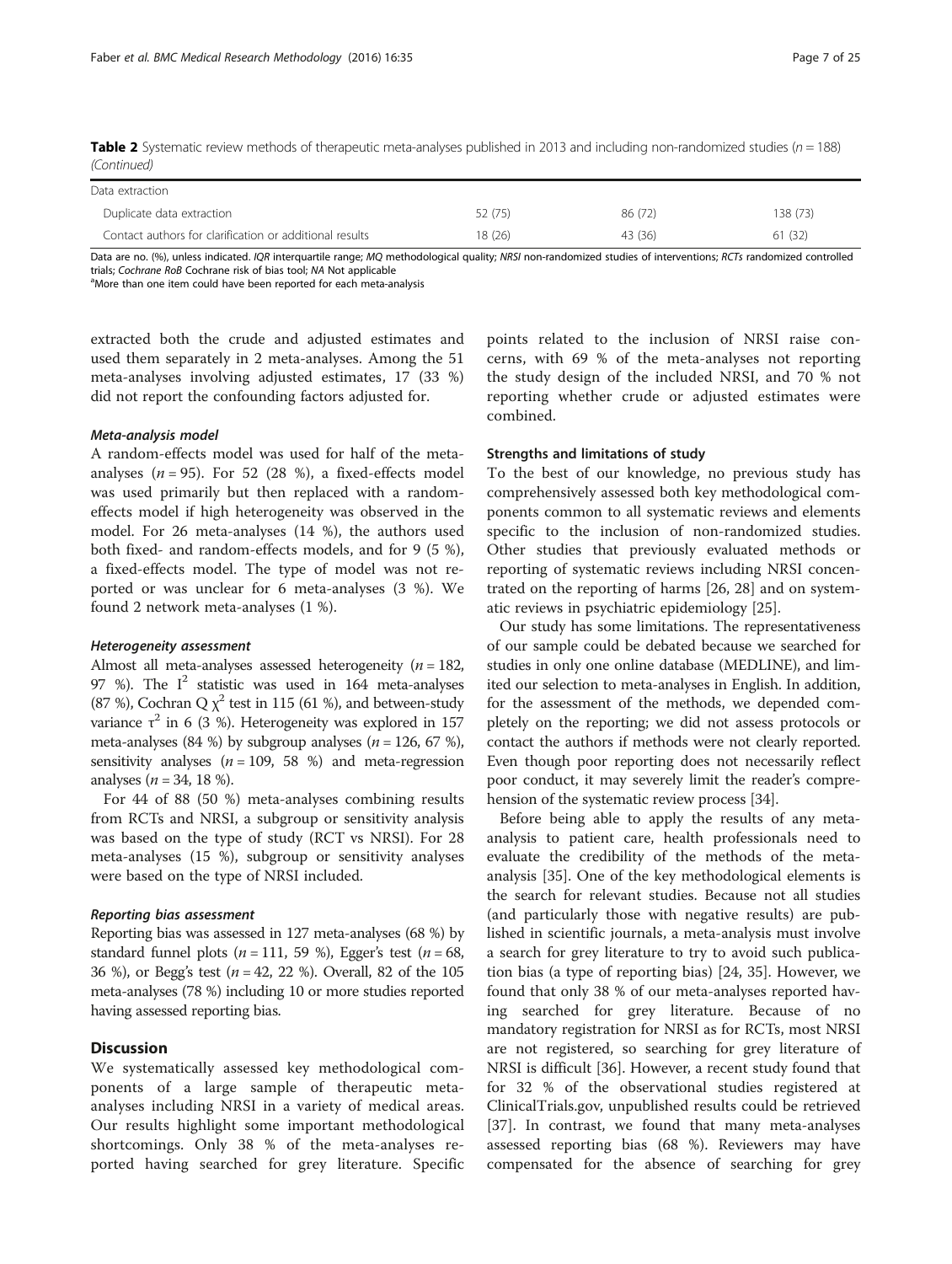<span id="page-7-0"></span>

| <b>Table 3</b> Meta-analysis methods of therapeutic meta-analyses published in 2013 and including non-randomized studies ( $n = 188$ ) |  |
|----------------------------------------------------------------------------------------------------------------------------------------|--|
|----------------------------------------------------------------------------------------------------------------------------------------|--|

| Characteristic                                                            | Included NRSI only | Included NRSI&RCTs | All meta-analyses |  |
|---------------------------------------------------------------------------|--------------------|--------------------|-------------------|--|
|                                                                           | $(n = 69)$         | $(n = 119)$        | $(n = 188)$       |  |
|                                                                           | No (%)             | No (%)             | No (%)            |  |
| Studies combined                                                          |                    |                    |                   |  |
| Type of studies included                                                  |                    |                    |                   |  |
| Only prospective cohort studies                                           | 2(3)               | 3(3)               | 5(3)              |  |
| Only cohort studies                                                       | 18 (26)            | 34 (29)            | 52 (28)           |  |
| Including also case-control studies                                       | 18 (26)            | 28 (23)            | 46 (24)           |  |
| Including all types of NRSI                                               | 5(7)               | 18(15)             | 23(12)            |  |
| Other                                                                     | 28 (41)            | 39 (33)            | 67 (36)           |  |
| "Observational studies"                                                   | 6(9)               | 22 (18)            | 28 (15)           |  |
| "Prospective and retrospective studies"                                   | 11(16)             | 12(10)             | 23(12)            |  |
| "Retrospective studies"                                                   | 11(16)             | 5(4)               | 16(9)             |  |
| Did not clearly report design for each study                              | 43 (62)            | 87(73)             | 130 (69)          |  |
| Meta-analysis combining results of NRSI and RCTs                          | ΝA                 | 88 (74)            | NA.               |  |
| Results also presented separately                                         | <b>NA</b>          | 44/88 (50)         | <b>NA</b>         |  |
| Meta-analysis combining studies of different designs                      | 39 (57)            | 61(51)             | 100(53)           |  |
| Meta-analysis model                                                       |                    |                    |                   |  |
| Network meta-analysis                                                     | $\mathbf 0$        | 2(2)               | 2(1)              |  |
| Crude or adjusted estimates used                                          |                    |                    |                   |  |
| Combined crude and adjusted estimates                                     | 10(14)             | 12(10)             | 22(12)            |  |
| Adjusted                                                                  | 8(12)              | 13(11)             | 21(11)            |  |
| Both crude and adjusted estimates separately                              | 4(6)               | 4(3)               | 8(4)              |  |
| Crude                                                                     | 2(3)               | 4(3)               | 6(3)              |  |
| Not reported/unclear                                                      | 45 (65)            | 86 (72)            | 131 (70)          |  |
| If adjusted, list of confounding factors                                  | 15/22 (68)         | 19/29 (66)         | 34/51 (67)        |  |
| Type of model                                                             |                    |                    |                   |  |
| Random-effects model                                                      | 39 (57)            | 56 (47)            | 95 (50)           |  |
| Fixed-effects model, unless high heterogeneity, then random-effects model | 19 (28)            | 33 (28)            | 52 (28)           |  |
| Both fixed- and random-effects models                                     | 5(7)               | 21 (18)            | 26(14)            |  |
| Fixed-effects model                                                       | 3(4)               | 6(5)               | 9(5)              |  |
| Not reported/unclear                                                      | 3(4)               | 3(3)               | 6(3)              |  |
| Heterogeneity assessment & exploration                                    |                    |                    |                   |  |
| Heterogeneity assessed <sup>a</sup>                                       | 66 (96)            | 116 (97)           | 182 (97)          |  |
| $1^2$                                                                     | 57 (83)            | 107 (90)           | 164 (87)          |  |
| Cochran $Q \chi^2$ test                                                   | 41 (59)            | 74 (62)            | 115 (61)          |  |
| $\tau^2$                                                                  | 4(6)               | 2(2)               | 6(3)              |  |
| Heterogeneity explored <sup>a</sup>                                       | 54 (82)            | 103 (87)           | 157 (84)          |  |
| Meta-regression analysis                                                  | 13 (19)            | 21 (18)            | 34 (18)           |  |
| Subgroup analysis                                                         | 44 (64)            | 82 (69)            | 126 (67)          |  |
| Sensitivity analysis                                                      | 35 (51)            | 74 (62)            | 109 (58)          |  |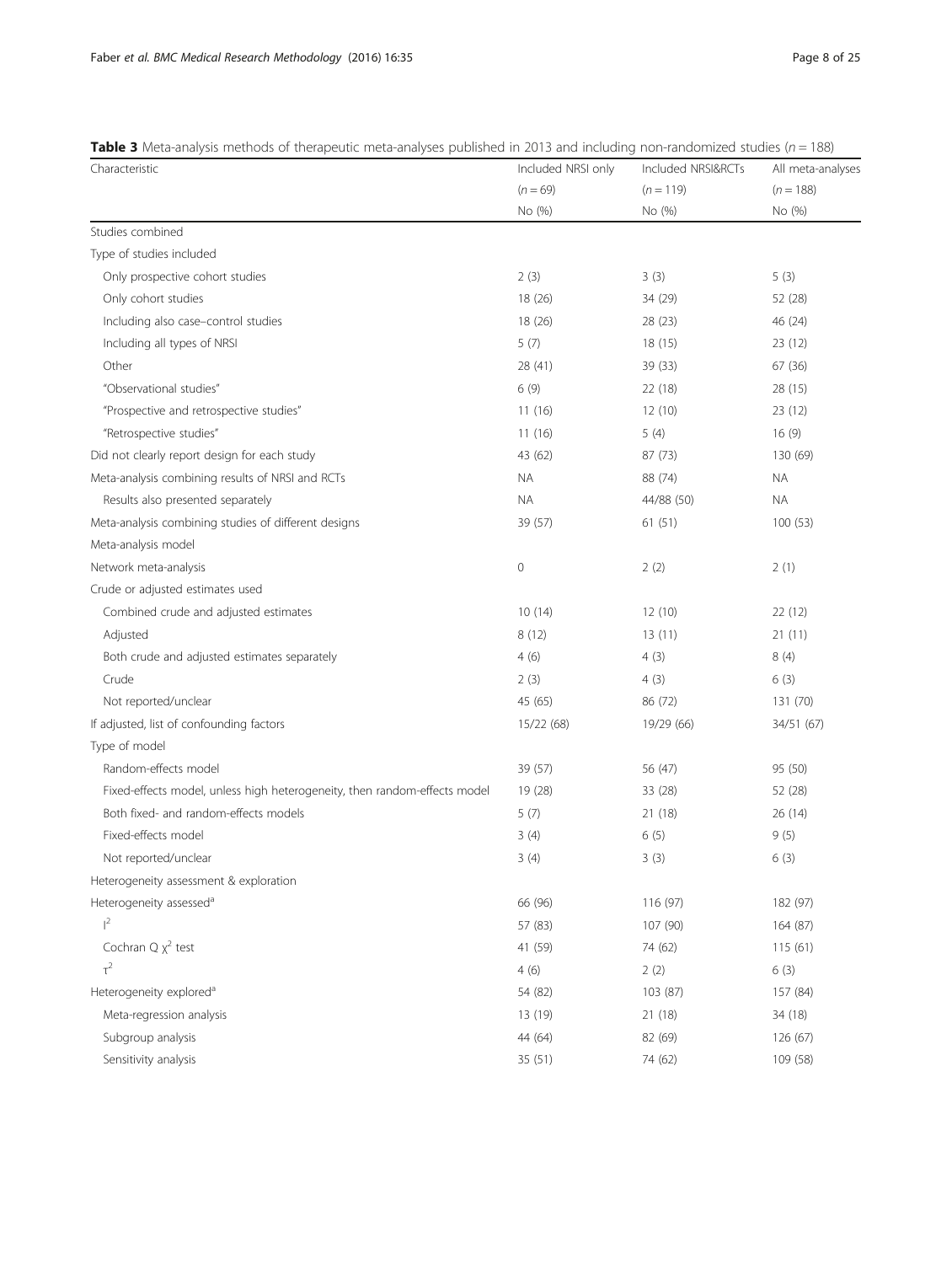<span id="page-8-0"></span>

| Table 3 Meta-analysis methods of therapeutic meta-analyses published in 2013 and including non-randomized studies ( $n = 188$ ) |  |  |  |
|---------------------------------------------------------------------------------------------------------------------------------|--|--|--|
| (Continued)                                                                                                                     |  |  |  |

| Reporting bias assessment <sup>a</sup>              | 49 (71)    | 78 (66)    | 127 (68)    |
|-----------------------------------------------------|------------|------------|-------------|
| Standard funnel plot                                | 41 (59)    | 70 (59)    | 111 (59)    |
| Egger's test                                        | 32(46)     | 36(30)     | 68 (36)     |
| Begg's test                                         | 18 (26)    | 24 (20)    | 42 (22)     |
| Among MAs with ≥10 studies, reporting bias assessed | 24/29 (83) | 58/76 (76) | 82/105 (78) |

MAs meta-analyses: NRSI non-randomized studies of intervention: RCTs randomized controlled trials

<sup>a</sup>More than one item could have been reported for each meta-analysis

literature by assessing reporting bias. Evaluating reporting bias does not exempt the reviewers from searching for grey literature because the assessment of Funnel plot asymmetry may be subjective and statistical methods to test for asymmetry of the plot may lack power [[38](#page-24-0), [39](#page-24-0)].

Another critical part of the systematic review process is assessing the methodological quality or risk of bias of the studies included, because the validity of the meta-analysis could be questionable with problems in the design and conduct of individual studies [[40\]](#page-24-0). We found that 72 % of our meta-analyses reported having assessed the methodological quality or risk of bias but only 33 (18 %) considered the risk of confounding bias in their assessment. The Cochrane Collaboration has recognized the need to improve the assessment of risk of bias for NRSI and is currently developing a tool for this.

Finally, we found specific issues related to the inclusion of NRSI. In 69 % of the meta-analyses, the study design for each included study was unclear. The risk of bias may vary depending on the type of NRSI, with case–control studies generally considered as having a higher risk of bias than cohort studies. A description of the type of studies included in the meta-analysis is crucial. In addition, NRSI are prone to confounding: an imbalance in prognostic factors associated with the outcome of interest [\[24](#page-24-0)]. NRSI are expected to at least present adjusted estimates from multivariate analyses [\[3, 4](#page-23-0)]. Many of our meta-analyses (70 %) did not report or were unclear about whether the crude or adjusted estimates of NRSI were combined. Among the meta-analyses involving adjusted estimates, 33 % did not report the confounding factors adjusted for. This information was likely poorly reported in the individual studies, but then the reviewers should contact the authors for clarification or report it clearly in the meta-analysis.

#### Conclusions

Some key methodological components of the systematic review process – search for grey literature, description of the type of NRSI included, assessment of risk of confounding bias and reporting of whether crude or adjusted estimates were combined—are not adequately reported in meta-analyses including NRSI. Attention should be paid to improving these elements in such meta-analyses to have an increased confidence in their results.

# Ethics

Not applicable. This article reports a meta-research study.

## Consent

Not needed. This study does not include human participants.

# Availability of supporting data

Data are available upon request for academic researchers.

#### Appendices

Appendix 1 Search strategy

Pubmed Search Equation

| 1.  | "observational" [tiab]             |
|-----|------------------------------------|
| 2.  | "cohort" [tiab]                    |
| 3.  | cohort studies [mh]                |
| 4.  | "epidemiologic" [tiab]             |
| 5.  | "epidemiological" [tiab]           |
| 6.  | "systematic review" [tiab]         |
| 7.  | "systematic reviews" [tiab]        |
| 8.  | "meta-analysis" [tiab]             |
| 9.  | "meta-analyses" [tiab]             |
| 10. | meta analysis [pt]                 |
| 11. | "overview" [tiab]                  |
| 12. | #1 OR #2 OR #3 OR #4 OR #5         |
| 13. | #6 OR #7 OR #8 OR #9 OR #10 OR #11 |
| 14. | #12 AND #13                        |

### Date of search: 7 January 2014

Search limits: Published between 1 January 2013 and 31 December 2013.

Citations retrieved: 3602.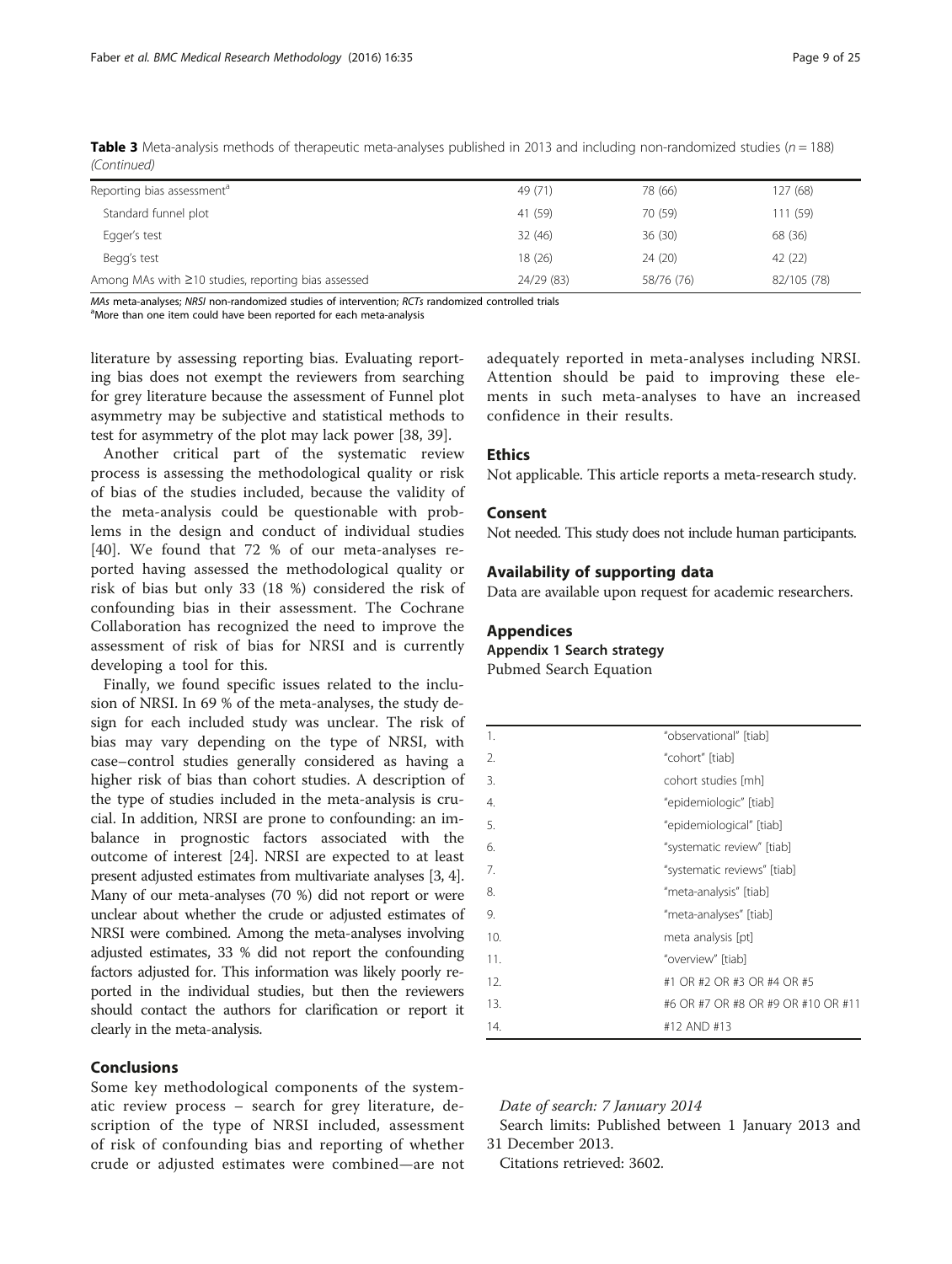# <span id="page-9-0"></span>Appendix 2 List of included meta-analyses ( $N = 188$ ) Meta-analyses including observational studies and randomized controlled trials  $(N = 119)$

Study Reference of included citation

ID

- 35 Abdelaal, E., S. V. Rao, et al. (2013). "Same-day discharge compared with overnight hospitalization after uncomplicated percutaneous coronary intervention: a systematic review and meta-analysis." JACC Cardiovasc Interv6(2): 99–112.
- 51 Abubakar, I., L. Pimpin, et al. (2013). "Systematic review and meta-analysis of the current evidence on the duration of protection by bacillus Calmette-Guerin vaccination against tuberculosis." Health Technol Assess17(37): 1–372, v-vi.
- 71 Agarwal, V., A. Briasoulis, et al. (2013). "Effects of renin-angiotensin system blockade on mortality and hospitalization in heart failure with preserved ejection fraction." Heart Fail Rev18(4): 429–437.
- 83 Ahmad, Z., R. Brooks, et al. (2013). "The effect of platelet-rich plasma on clinical outcomes in lateral epicondylitis." Arthroscopy29(11): 1851–1862.
- 89 Ahmed, M. and M. Douek (2013). "Intra-operative ultrasound versus wire-guided localization in the surgical management of non-palpable breast cancers: systematic review and meta-analysis." Breast Cancer Res Treat140(3): 435–446.
- 91 Ahmed, M. and M. Douek (2013). "Radioactive seed localisation (RSL) in the treatment of non-palpable breast cancers: systematic review and meta-analysis." Breast22(4): 383–388.
- 117 Alali, A. S., V. A. McCredie, et al. (2013). "Beta Blockers for Acute Traumatic Brain Injury: A Systematic Review and Meta-analysis." Neurocrit Care.
- 171 Almeida, C. C., M. R. Silveira, et al. (2013). "Safety of immunosuppressive drugs used as maintenance therapy in kidney transplantation: a systematic review and meta-analysis." Pharmaceuticals (Basel)6(10): 1170–1194.
- 253 Anglemyer, A., G. W. Rutherford, et al. (2013). "Antiretroviral therapy for prevention of HIV transmission in HIV-discordant couples." Cochrane Database Syst Rev4: CD009153.
- 265 Antoniou, G. A., N. Chalmers, et al. (2013). "A meta-analysis of endovascular versus surgical reconstruction of femoropopliteal arterial disease." J Vasc Surg57(1): 242–253.
- 271 Antoniou, G. A., G. S. Georgiadis, et al. (2013). "Endovascular repair for ruptured abdominal aortic aneurysm confers an early survival benefit over open repair." J Vasc Surg58(4): 1091–1105.
- 313 Arnaud, L., A. Mathian, et al. (2013). "Efficacy of aspirin for the primary prevention of thrombosis in patients with antiphospholipid antibodies: An international and collaborative meta-analysis." Autoimmun Rev.
- 329 Athappan, G., E. Patvardhan, et al. (2013). "Left main coronary artery stenosis: a meta-analysis of drug-eluting stents versus coronary artery bypass grafting." JACC Cardiovasc Interv6(12): 1219–1230.
- 385 Bagai, A., P. Thavendiranathan, et al. (2013). "Non-infarct-related artery revascularization during primary percutaneous coronary intervention for ST-segment elevation myocardial infarction: a systematic review and meta-analysis." Am Heart J166(4): 684–693 e681.
- 423 Bang, C. N., A. M. Greve, et al. (2013). "The preventive effect of statin therapy on new-onset and recurrent atrial fibrillation in patients not undergoing invasive cardiac interventions: a systematic review and meta-analysis." Int J Cardiol167(3): 624–630.
- 551 Beres, A. L. and R. Baird (2013). "An institutional analysis and systematic review with meta-analysis of pneumatic versus hydrostatic reduction for pediatric intussusception." Surgery154(2): 328–334.
- 637 Bittl, J. A., Y. He, et al. (2013). "Bayesian methods affirm the use of percutaneous coronary intervention to improve survival in patients with unprotected left main coronary artery disease." Circulation127(22): 2177–2185.
- 751 Brayton, K. M., V. G. Patel, et al. (2013). "Same-day discharge after percutaneous coronary intervention: a meta-analysis." J Am Coll Cardiol62(4): 275–285.
- 759 Breteler, J. K., J. S. Tam, et al. (2013). "Efficacy and effectiveness of seasonal and pandemic A (H1N1) 2009 influenza vaccines in low and middle income countries: a systematic review and meta-analysis." Vaccine31(45): 5168–5177.
- 885 Cao, C., S. C. Ang, et al. (2013). "Systematic review and meta-analysis of transcatheter aortic valve implantation versus surgical aortic valve replacement for severe aortic stenosis." Ann Cardiothorac Surg2(1): 10–23.
- 887 Cao, C., C. Manganas, et al. (2013). "Drug-eluting stents versus coronary artery bypass graft surgery in left main coronary artery disease: a meta-analysis of early outcomes from randomized and nonrandomized studies." J Thorac Cardiovasc Surg145(3): 738–747.
- 1009 Chant, C., A. Leung, et al. (2013). "Optimal dosing of antibiotics in critically ill patients using continuous/extended infusions: a systematic review and meta-analysis." Crit Care17(6): R279.
- 1023 Chatterjee, S., J. Wetterslev, et al. (2013). "Association of blood transfusion with increased mortality in myocardial infarction: a meta-analysis and diversity-adjusted study sequential analysis." JAMA Intern Med173(2): 132–139.
- 1069 Chen, Y., S. A. Nah, et al. (2013). "Transanal endorectal pull-through versus transabdominal approach for Hirschsprung's disease: a systematic review and meta-analysis." J Pediatr Surg48(3): 642–651.
- 1115 Chionh, C. Y., S. S. Soni, et al. (2013). "Use of peritoneal dialysis in AKI: a systematic review." Clin J Am Soc Nephrol8(10): 1649–1660.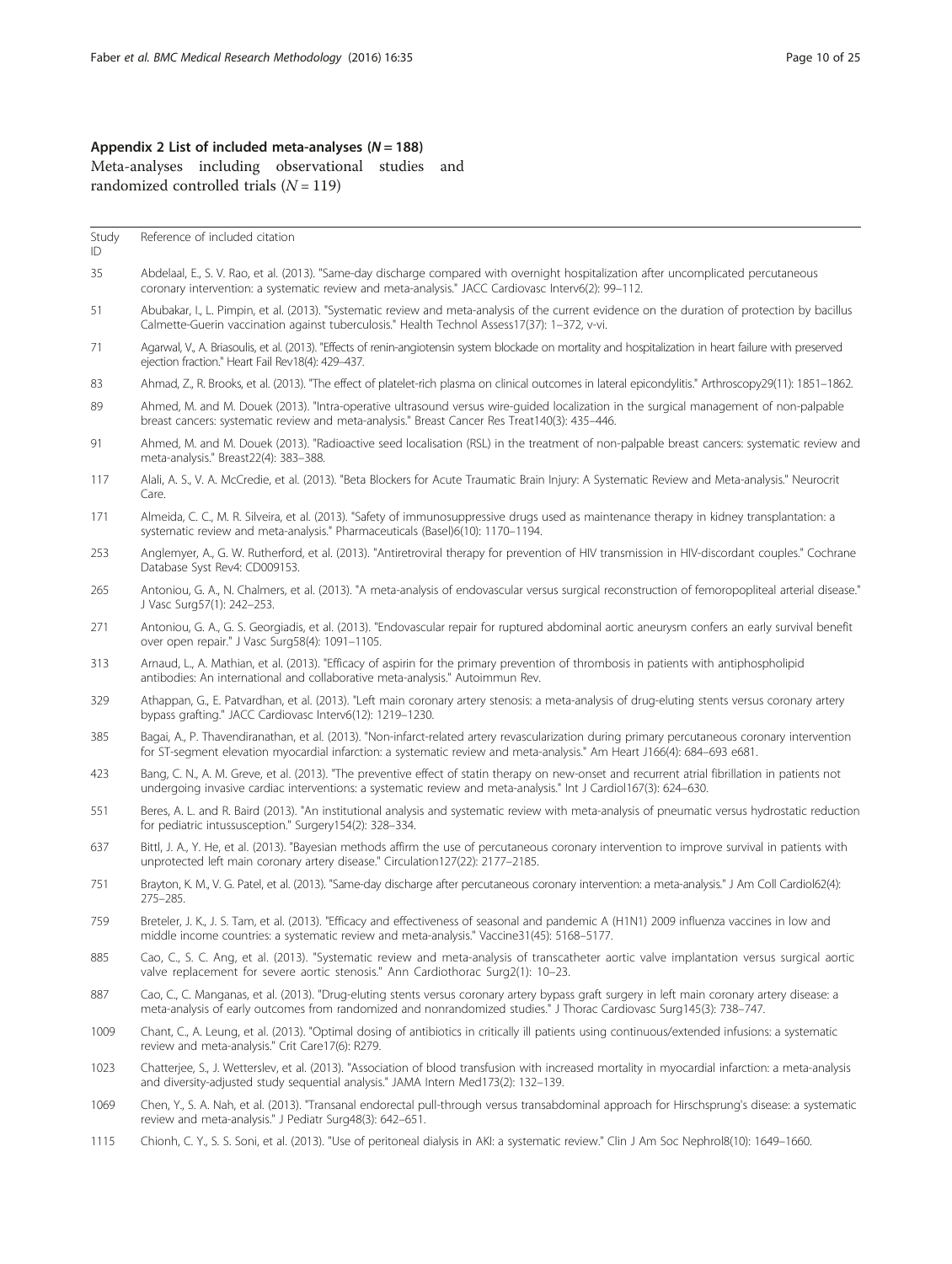| 1119 | Chiumello, D., S. Coppola, et al. (2013). "Noninvasive ventilation in chest trauma: systematic review and meta-analysis." Intensive Care<br>Med39(7): 1171-1180.                                                                                                                                                    |
|------|---------------------------------------------------------------------------------------------------------------------------------------------------------------------------------------------------------------------------------------------------------------------------------------------------------------------|
| 1131 | Choi, Y. Y., J. M. Bae, et al. (2013). "Laparoscopic gastrectomy for advanced gastric cancer: Are the long-term results comparable with<br>conventional open qastrectomy? A systematic review and meta-analysis." J Surg Oncol.                                                                                     |
| 1147 | Chowdhury, R., H. Khan, et al. (2013). "Adherence to cardiovascular therapy: a meta-analysis of prevalence and clinical consequences." Eur<br>Heart J34(38): 2940-2948.                                                                                                                                             |
| 1375 | De Luca, G., A. Schaffer, et al. (2013). "Comprehensive meta-analysis of radial vs femoral approach in primary angioplasty for STEMI." Int J Car-<br>diol168(3): 2070-2081.                                                                                                                                         |
| 1451 | Deng, Z., S. Zhang, et al. (2013). "Can statins reduce risk of lung cancer, especially among elderly people? A meta-analysis." Chin J Cancer<br>Res25(6): 679-688.                                                                                                                                                  |
| 1461 | Deo, S. V., S. M. Dunlay, et al. (2013). "Dual anti-platelet therapy after coronary artery bypass grafting: is there any benefit? A systematic review<br>and meta-analysis." J Card Surg28(2): 109-116.                                                                                                             |
| 1463 | Deo, S. V., I. K. Shah, et al. (2013). "Myocardial revascularisation in renal dysfunction: a systematic review and meta-analysis." Heart Lung<br>Circ22(10): 827-835.                                                                                                                                               |
| 1465 | Deppe, A. C., O. J. Liakopoulos, et al. (2013). "Endoscopic vein harvesting for coronary artery bypass grafting: a systematic review<br>with meta-analysis of 27,789 patients." J Surg Res180(1): 114-124.                                                                                                          |
| 1475 | Desai, N., H. Biornsson, et al. (2013). "Anatomic single-versus double-bundle ACL reconstruction: a meta-analysis." Knee Surg Sports Traumatol<br>Arthrosc.                                                                                                                                                         |
| 1525 | Ding, J., G. Q. Liao, et al. (2013). "Medial versus lateral approach in laparoscopic colorectal resection: a systematic review and meta-analysis."<br>World J Surg37(4): 863-872.                                                                                                                                   |
| 1757 | Falagas, M. E., D. E. Karageorgopoulos, et al. (2013). "Continuous versus Conventional Infusion of Amphotericin B Deoxycholate: A<br>Meta-Analysis." PLoS One8(10): e77075.                                                                                                                                         |
| 1779 | Fan, X., K. Xu, et al. (2013). "Comparison of transperitoneal and retroperitoneal laparoscopic nephrectomy for renal cell carcinoma: a<br>systematic review and meta-analysis." BJU Int111(4): 611-621.                                                                                                             |
| 1918 | Ford, N., A. Calmy, et al. (2013). "Adverse events associated with nevirapine use in pregnancy: a systematic review and meta-analysis."<br>AIDS27(7): 1135-1143.                                                                                                                                                    |
| 1954 | Franciosi, M., G. Lucisano, et al. (2013). "Metformin therapy and risk of cancer in patients with type 2 diabetes: systematic review." PLoS<br>One8(8): e71583.                                                                                                                                                     |
| 2190 | Gomez Cuervo, C., O. Bisbal Pardo, et al. (2013). "Efficacy and safety of the use of heparin as thromboprophylaxis in patients with liver<br>cirrhosis: a systematic review and meta-analysis." Thromb Res132(4): 414-419.                                                                                          |
| 2351 | Hagen, S. M., J. A. Lafranca, et al. (2013). "Laparoscopic versus open peritoneal dialysis catheter insertion: a meta-analysis." PLoS One8(2):<br>e56351.                                                                                                                                                           |
| 2389 | Hanninen, M., N. Yeung-Lai-Wah, et al. (2013). "Cryoablation Versus RF Ablation for AVNRT: A Meta-Analysis and Systematic Review." J Cardiovasc<br>Electrophysiol24(12): 1354-1360.                                                                                                                                 |
| 2423 | Hartling, L., D. M. Dryden, et al. (2013). "Benefits and harms of treating gestational diabetes mellitus: a systematic review and meta-analysis<br>for the U.S. Preventive Services Task Force and the National Institutes of Health Office of Medical Applications of Research." Ann Intern<br>Med159(2): 123-129. |
| 2439 | Haut, E. R., L. J. Garcia, et al. (2013). "The Effectiveness of Prophylactic Inferior Vena Cava Filters in Trauma Patients: A Systematic Review and<br>Meta-analysis." JAMA Surg.                                                                                                                                   |
| 2459 | He, M. M., W. J. Wu, et al. (2013). "S-1-Based Chemotherapy versus Capecitabine-Based Chemotherapy as First-Line Treatment for Advanced<br>Gastric Carcinoma: A Meta-Analysis." PLoS One8(12): e82798.                                                                                                              |
| 2463 | He, S., Y. H. Tang, et al. (2013). "Pioglitazone prescription increases risk of bladder cancer in patients with type 2 diabetes: an<br>updated meta-analysis." Tumour Biol.                                                                                                                                         |
| 2465 | He, T., Y. Zhao, et al. (2013). "Pancreaticojejunostomy versus Pancreaticogastrostomy after Pancreaticoduodenectomy: A Systematic Review<br>and Meta-Analysis." Dig Surg30(1): 56-69.                                                                                                                               |
| 2569 | Ho, E. T., G. Wong, et al. (2013). "Once-daily extended-release versus twice-daily standard-release tacrolimus in kidney transplant recipients: a<br>systematic review." Transplantation95(9): 1120-1128.                                                                                                           |
| 2661 | Hu, J., J. Qu, et al. (2013). "Allograft versus autograft for anterior cruciate ligament reconstruction: an up-to-date meta-analysis of prospective<br>studies." Int Orthop37(2): 311-320.                                                                                                                          |
| 2691 | Huang, Y., Q. He, et al. (2013). "Antiarrhythmia drugs for cardiac arrest: a systemic review and meta-analysis." Crit Care17(4): R173.                                                                                                                                                                              |
| 2883 | Jin, H. M., L. L. Guo, et al. (2013). "Effect of prolonged weekly hemodialysis on survival of maintenance hemodialysis patients: a meta-analysis<br>of studies." Nephron Clin Pract123(3-4): 220-228.                                                                                                               |

2899 Johnson, L. N., I. E. Sasson, et al. (2013). "Does intracytoplasmic sperm injection improve the fertilization rate and decrease the total fertilization failure rate in couples with well-defined unexplained infertility? A systematic review and meta-analysis." Fertil Steril100(3): 704–711.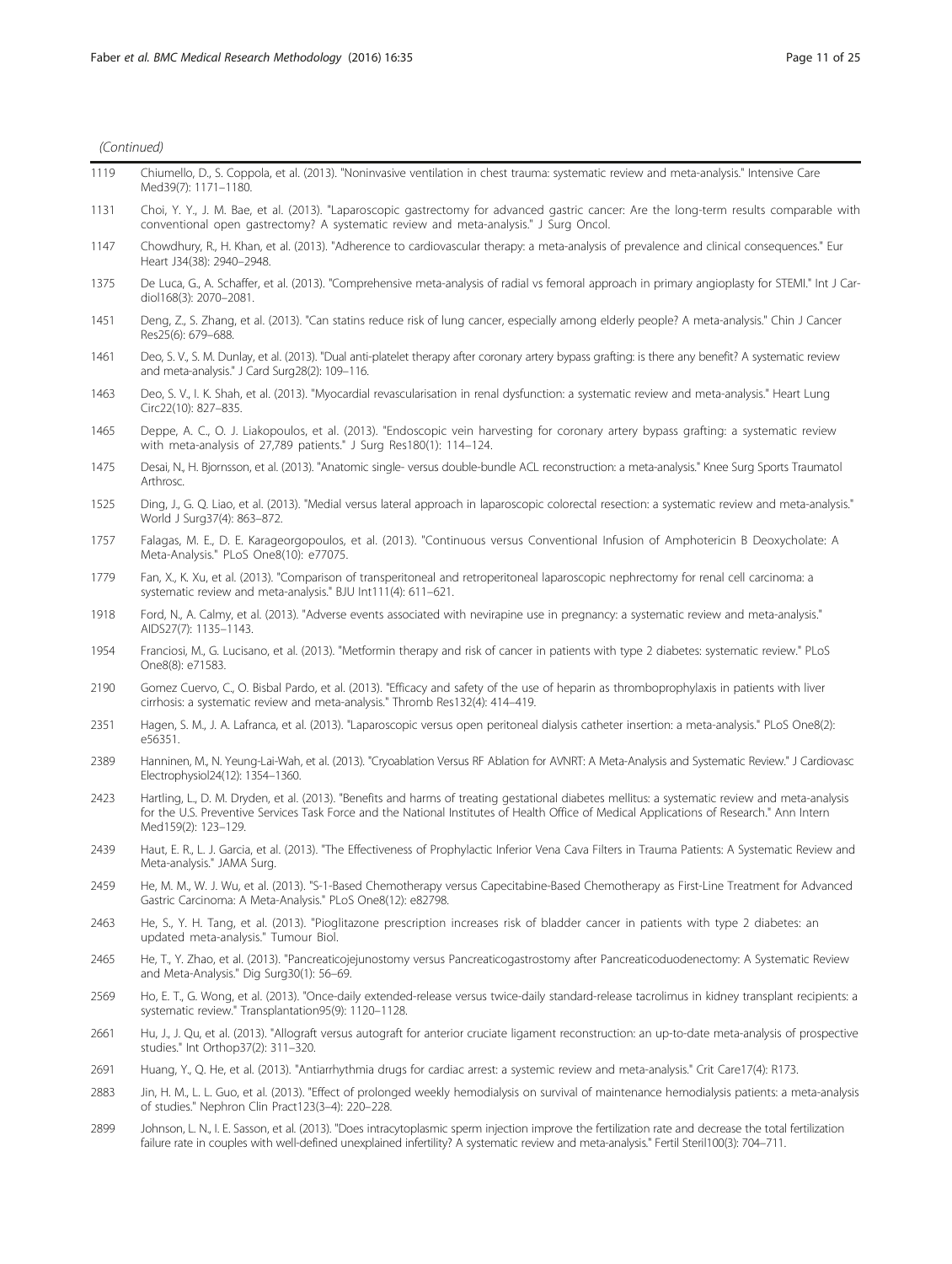| (Continued) |
|-------------|
|             |

| 2901 | Johnson, R. L., S. L. Kopp, et al. (2013). "Falls and major orthopaedic surgery with peripheral nerve blockade: a systematic review<br>and meta-analysis." Br J Anaesth110(4): 518-528.                                                                                                                                         |
|------|---------------------------------------------------------------------------------------------------------------------------------------------------------------------------------------------------------------------------------------------------------------------------------------------------------------------------------|
| 2975 | Kalam, K. and T. H. Marwick (2013). "Role of cardioprotective therapy for prevention of cardiotoxicity with chemotherapy: a systematic<br>review and meta-analysis." Eur J Cancer49(13): 2900-2909.                                                                                                                             |
| 3129 | Kim, H. S., J. E. Sardi, et al. (2013). "Efficacy of neoadjuvant chemotherapy in patients with FIGO stage IB1 to IIA cervical cancer: an<br>international collaborative meta-analysis." Eur J Surg Oncol39(2): 115-124.                                                                                                         |
| 3286 | Kuhn, E. W., O. J. Liakopoulos, et al. (2014). "Preoperative statin therapy in cardiac surgery: a meta-analysis of 90 000 patients." Eur J Cardiothorac<br>Surg45(1): 17-26.                                                                                                                                                    |
| 3294 | Kulkarni, S., O. Wu, et al. (2013). "Centrally Inserted External Catheters and Totally Implantable Ports for the Delivery of Chemotherapy: A<br>Systematic Review and Meta-Analysis of Device-Related Complications." Cardiovasc Intervent Radiol.                                                                              |
| 3516 | Li, H., R. Pan, et al. (2013). "Clipping versus coiling for ruptured intracranial aneurysms: a systematic review and meta-analysis." Stroke44(1):<br>$29 - 37.$                                                                                                                                                                 |
| 3540 | Li, Q., Z. Zhang, et al. (2013). "Drug-eluting stents or coronary artery bypass grafting for unprotected left main coronary artery disease: a<br>meta-analysis of four randomized trials and seventeen observational studies." Trials14: 133.                                                                                   |
| 3546 | Li, S., Y. Liu, et al. (2013). "Association between non-steroidal anti-inflammatory drug use and melanoma risk: a meta-analysis of 13 studies."<br>Cancer Causes Control24(8): 1505-1516.                                                                                                                                       |
| 3564 | Li, Y., H. Zhang, et al. (2013). "Neuroendoscopic Surgery versus External Ventricular Drainage Alone or with Intraventricular Fibrinolysis for<br>Intraventricular Hemorrhage Secondary to Spontaneous Supratentorial Hemorrhage: A Systematic Review and Meta-Analysis." PLoS<br>One8(11): e80599.                             |
| 3576 | Liao, M., J. Huang, et al. (2013). "Transarterial chemoembolization in combination with local therapies for hepatocellular carcinoma: a<br>meta-analysis." PLoS One8(7): e68453.                                                                                                                                                |
| 3658 | Liu, J., L. P. Zhu, et al. (2013). "HMG-CoA reductase inhibitors (statins) and bone mineral density: a meta-analysis." Bone54(1): 151-156.                                                                                                                                                                                      |
| 3694 | Liu, X., Y. Wang, et al. (2013). "A systematic review with meta-analysis of posterior interbody fusion versus posterolateral fusion in lumbar<br>spondylolisthesis." Eur Spine J.                                                                                                                                               |
| 3700 | Liu, Y., Y. Lu, et al. (2013). "Association between non-steroidal anti-inflammatory drug use and brain tumour risk: a meta-analysis." Br J Clin<br>Pharmacol.                                                                                                                                                                   |
| 4083 | Mehta, V., T. S. Vasu, et al. (2013). "Obstructive sleep apnea and oxygen therapy: a systematic review of the literature and meta-analysis." J<br>Clin Sleep Med9(3): 271-279.                                                                                                                                                  |
| 4111 | Mesgarpour, B., B. H. Heidinger, et al. (2013). "Safety of off-label erythropoiesis stimulating agents in critically ill patients: a meta-<br>analysis." Intensive Care Med39(11): 1896-1908.                                                                                                                                   |
| 4125 | Meybohm, P., E. Herrmann, et al. (2013). "Aprotinin may increase mortality in low and intermediate risk but not in high risk cardiac surgical<br>patients compared to tranexamic acid and epsilon-aminocaproic acid – a meta-analysis of randomised and observational trials of over<br>30.000 patients." PLoS One8(3): e58009. |
| 4223 | Moran, P. S., M. O'Neill, et al. (2013). "Robot-assisted radical prostatectomy compared with open and laparoscopic approaches: a systematic<br>review and meta-analysis." Int J Urol20(3): 312-321.                                                                                                                             |
| 4263 | Moyses, H. E., M. J. Johnson, et al. (2013). "Early parenteral nutrition and growth outcomes in preterm infants: a systematic review<br>and meta-analysis." Am J Clin Nutr97(4): 816-826.                                                                                                                                       |
| 4297 | Murji, A., V. I. Patel, et al. (2013). "Single-incision laparoscopy in gynecologic surgery: a systematic review and meta-analysis." Obstet Gynecol121(4):<br>819-828.                                                                                                                                                           |
| 4359 | Navarese, E. P., P. A. Gurbel, et al. (2013). "Optimal timing of coronary invasive strategy in non-ST-segment elevation acute coronary syn-<br>dromes: a systematic review and meta-analysis." Ann Intern Med158(4): 261-270.                                                                                                   |
| 4409 | Ni Chroinin, D., K. Asplund, et al. (2013). "Statin therapy and outcome after ischemic stroke: systematic review and meta-analysis of observational<br>studies and randomized trials." Stroke44(2): 448-456.                                                                                                                    |
| 4411 | Ni, X., J. Ma, et al. (2013). "Meta-analysis on the association between non-steroidal anti-inflammatory drug use and ovarian cancer." Br J Clin<br>Pharmacol75(1): 26-35.                                                                                                                                                       |
| 4681 | Park, H. J., E. J. Nam, et al. (2013). "The benefit of adjuvant chemotherapy combined with postoperative radiotherapy for endometrial cancer:<br>a meta-analysis." Eur J Obstet Gynecol Reprod Biol170(1): 39-44.                                                                                                               |
| 4807 | Petrelli, F., K. Borgonovo, et al. (2013). "FOLFIRI-bevacizumab as first-line chemotherapy in 3500 patients with advanced colorectal cancer: a<br>pooled analysis of 29 published trials." Clin Colorectal Cancer12(3): 145-151.                                                                                                |
| 4841 | Phung, O. J., E. Schwartzman, et al. (2013). "Sulphonylureas and risk of cardiovascular disease: systematic review and meta-analysis." Diabet<br>Med30(10): 1160-1171.                                                                                                                                                          |
| 4853 | Pillay, P., N. Ford, et al. (2013). "Outcomes for efavirenz versus nevirapine-containing regimens for treatment of HIV-1 infection: a systematic<br>review and meta-analysis." PLoS One8(7): e68995.                                                                                                                            |

4871 Pisanu, A., G. Porceddu, et al. (2013). "Meta-analysis of studies comparing single-incision laparoscopic appendectomy and conventional multiport laparoscopic appendectomy." J Surg Res183(2): e49-59.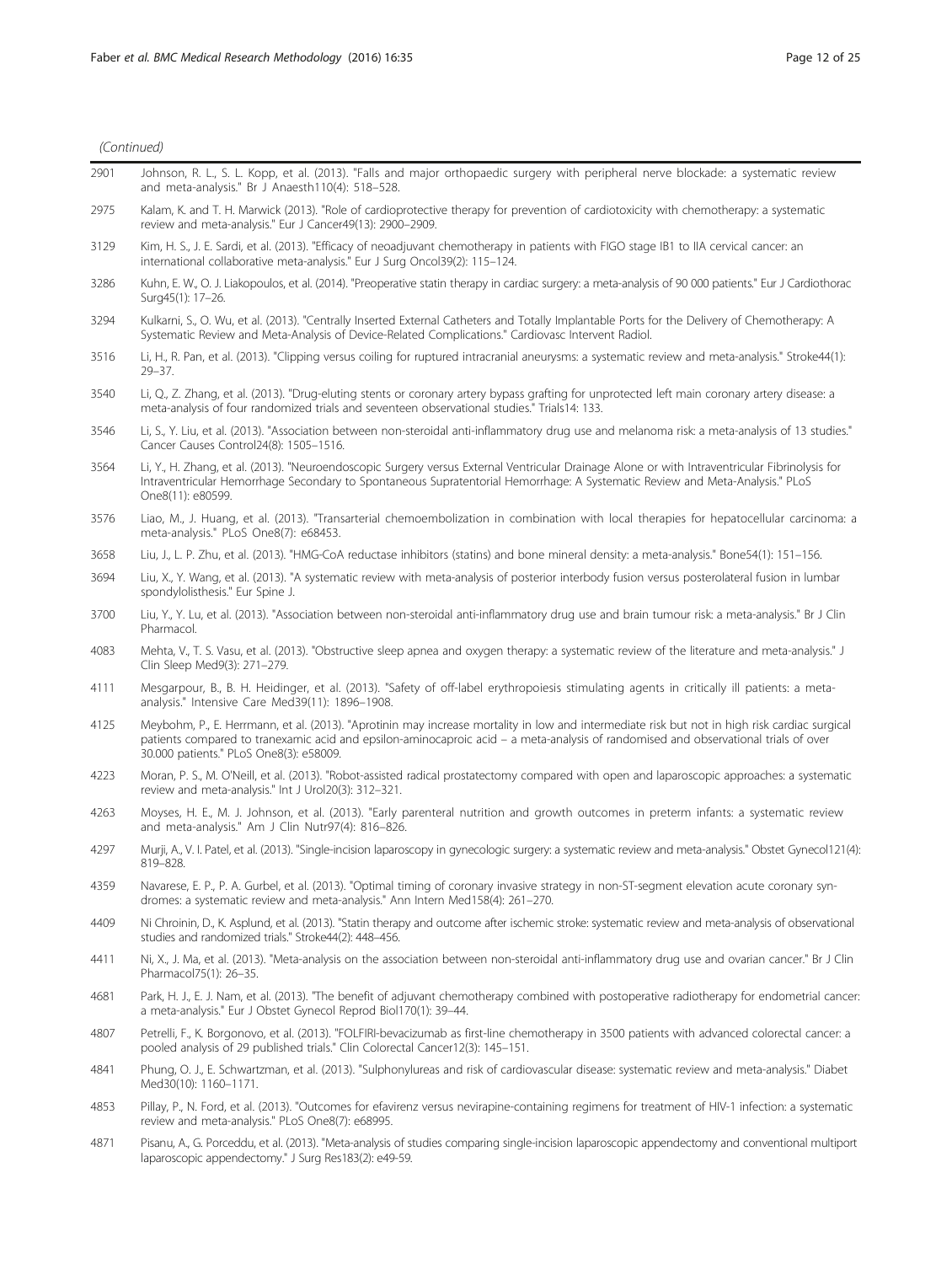Surg.

| 5017 | Rabie, R., K. Mumtaz, et al. (2013). "Efficacy of antiviral therapy for hepatitis C after liver transplantation with cyclosporine and tacrolimus: a<br>systematic review and meta-analysis." Liver Transpl19(1): 36-48.                                                                  |
|------|------------------------------------------------------------------------------------------------------------------------------------------------------------------------------------------------------------------------------------------------------------------------------------------|
| 5143 | Richardson, K., M. Schoen, et al. (2013). "Statins and cognitive function: a systematic review." Ann Intern Med159(10): 688-697.                                                                                                                                                         |
| 5203 | Romeo, F., M. C. Acconcia, et al. (2013). "Lack of intra-aortic balloon pump effectiveness in high-risk percutaneous coronary interventions<br>without cardiogenic shock: a comprehensive meta-analysis of randomised trials and observational studies." Int J Cardiol167(5): 1783-1793. |
| 5365 | Santangeli, P., R. Proietti, et al. (2013). "Cryoablation versus radiofrequency ablation of atrioventricular nodal reentrant tachycardia." J Interv<br>Card Electrophysiol.                                                                                                              |
| 5428 | Schneider, A. G., R. Bellomo, et al. (2013). "Choice of renal replacement therapy modality and dialysis dependence after acute kidney injury:<br>a systematic review and meta-analysis." Intensive Care Med39(6): 987-997.                                                               |
| 5464 | Schweizer, M., E. Perencevich, et al. (2013). "Effectiveness of a bundled intervention of decolonization and prophylaxis to decrease Gram<br>positive surgical site infections after cardiac or orthopedic surgery: systematic review and meta-analysis." BMJ346: f2743.                 |
| 5666 | Singh, S., H. Singh, et al. (2013). "Antidiabetic Medications and the Risk of Colorectal Cancer in Patients with Diabetes Mellitus: A Systematic<br>Review and Meta-analysis." Cancer Epidemiol Biomarkers Prev22(12): 2258-2268.                                                        |
| 5670 | Singh, S., P. P. Singh, et al. (2013). "Anti-diabetic medications and risk of pancreatic cancer in patients with diabetes mellitus: a systematic<br>review and meta-analysis." Am J Gastroenterol108(4): 510-519; quiz 520.                                                              |
| 5672 | Singh, S., P. P. Singh, et al. (2013). "Anti-diabetic medications and the risk of hepatocellular cancer: a systematic review and meta-analysis."<br>Am J Gastroenterol108(6): 881-891; quiz 892.                                                                                         |
| 5736 | Soares-Weiser, K., L. Bechard-Evans, et al. (2013). "Time to all-cause treatment discontinuation of olanzapine compared to other antipsy-<br>chotics in the treatment of schizophrenia: a systematic review and meta-analysis." Eur Neuropsychopharmacol23(2): 118-125.                  |
| 5926 | Sundaresh, V., J. P. Brito, et al. (2013). "Comparative effectiveness of therapies for Graves' hyperthyroidism: a systematic review and network<br>meta-analysis." J Clin Endocrinol Metab98(9): 3671-3677.                                                                              |
| 5962 | Takagi, H., M. Niwa, et al. (2013). "A meta-analysis of transcatheter aortic valve implantation versus surgical aortic valve replacement." Ann<br>Thorac Surg96(2): 513-519.                                                                                                             |
| 5988 | Tan, M., X. Song, et al. (2013). "Statins and the risk of lung cancer: a meta-analysis." PLoS One8(2): e57349.                                                                                                                                                                           |
| 6066 | Thakkar, B., K. N. Aronis, et al. (2013). "Metformin and sulfonylureas in relation to cancer risk in type II diabetes patients: a meta-analysis using<br>primary data of published studies." Metabolism62(7): 922-934.                                                                   |
| 6080 | Thiele, M., L. L. Gluud, et al. (2013). "Antiviral therapy for prevention of hepatocellular carcinoma and mortality in chronic hepatitis B:<br>systematic review and meta-analysis." BMJ Open3(8).                                                                                       |
| 6204 | Tseng, S. H., H. C. Chen, et al. (2013). "Systematic review and meta-analysis of the effect of equine assisted activities and therapies on gross<br>motor outcome in children with cerebral palsy." Disabil Rehabil35(2): 89-99.                                                         |
| 6224 | Turner, R. M., C. S. Kwok, et al. (2013). "Thiazolidinediones and associated risk of Bladder Cancer: a Systematic Review and Meta-analysis." Br J<br>Clin Pharmacol.                                                                                                                     |
| 6234 | Twine, C. P., A. K. Humphreys, et al. (2013). "Systematic review and meta-analysis of the retroperitoneal versus the transperitoneal approach<br>to the abdominal aorta." Eur J Vasc Endovasc Surg46(1): 36-47.                                                                          |
| 6237 | Ueda, T., Y. Suzukamo, et al. (2013). "Effects of music therapy on behavioral and psychological symptoms of dementia: a systematic review<br>and meta-analysis." Ageing Res Rev12(2): 628-641.                                                                                           |
| 6265 | Valkhoff, V. E., M. Sturkenboom, et al. (2013). "Low-dose acetylsalicylic acid use and the risk of upper gastrointestinal bleeding: A<br>meta-analysis of randomized clinical trials and observational studies." Can J Gastroenterol27(3): 159-167.                                      |
| 6383 | Vercellini, P., D. E. M. S, et al. (2013). "Long-term adjuvant therapy for the prevention of postoperative endometrioma recurrence: a<br>systematic review and meta-analysis." Acta Obstet Gynecol Scand92(1): 8-16.                                                                     |
| 6461 | Vyas, A., M. Schweizer, et al. (2013). "Meta-Analysis of Same Versus Different Stent for Drug-Eluting Stent Restenosis." Am J Cardiol.                                                                                                                                                   |
| 6474 | Wan, B., M. Rahnavardi, et al. (2013). "A meta-analysis of MitraClip system versus surgery for treatment of severe mitral requrgitation." Ann<br>Cardiothorac Surg2(6): 683-692.                                                                                                         |
| 6512 | Wang, J., C. Li, et al. (2013). "Statin use and risk of lung cancer: a meta-analysis of observational studies and randomized controlled trials."<br>PLoS One8(10): e77950.                                                                                                               |
| 6518 | Wang, J., X. Xie, et al. (2013). "Locoregional and distant recurrences after breast conserving therapy in patients with triple-negative breast<br>cancer: A meta-analysis." Surg Oncol22(4): 247-255.                                                                                    |
| 6579 | Wang, Z., M. Nabhan, et al. (2013). "Charged particle radiation therapy for uveal melanoma: a systematic review and meta-analysis." Int J<br>Radiat Oncol Biol Phys86(1): 18-26.                                                                                                         |
| 6585 | Wang, Z. J., K. J. Harjai, et al. (2013). "Drug-eluting stents versus bare-metal stents in patients with decreased GFR: a meta-analysis." Am J Kidney<br>Dis62(4): 711-721.                                                                                                              |
| 6663 | Wilasrusmee, C., M. Marjareonrungrung, et al. (2013). "Maggot therapy for chronic ulcer: A retrospective cohort and a meta-analysis." Asian J                                                                                                                                            |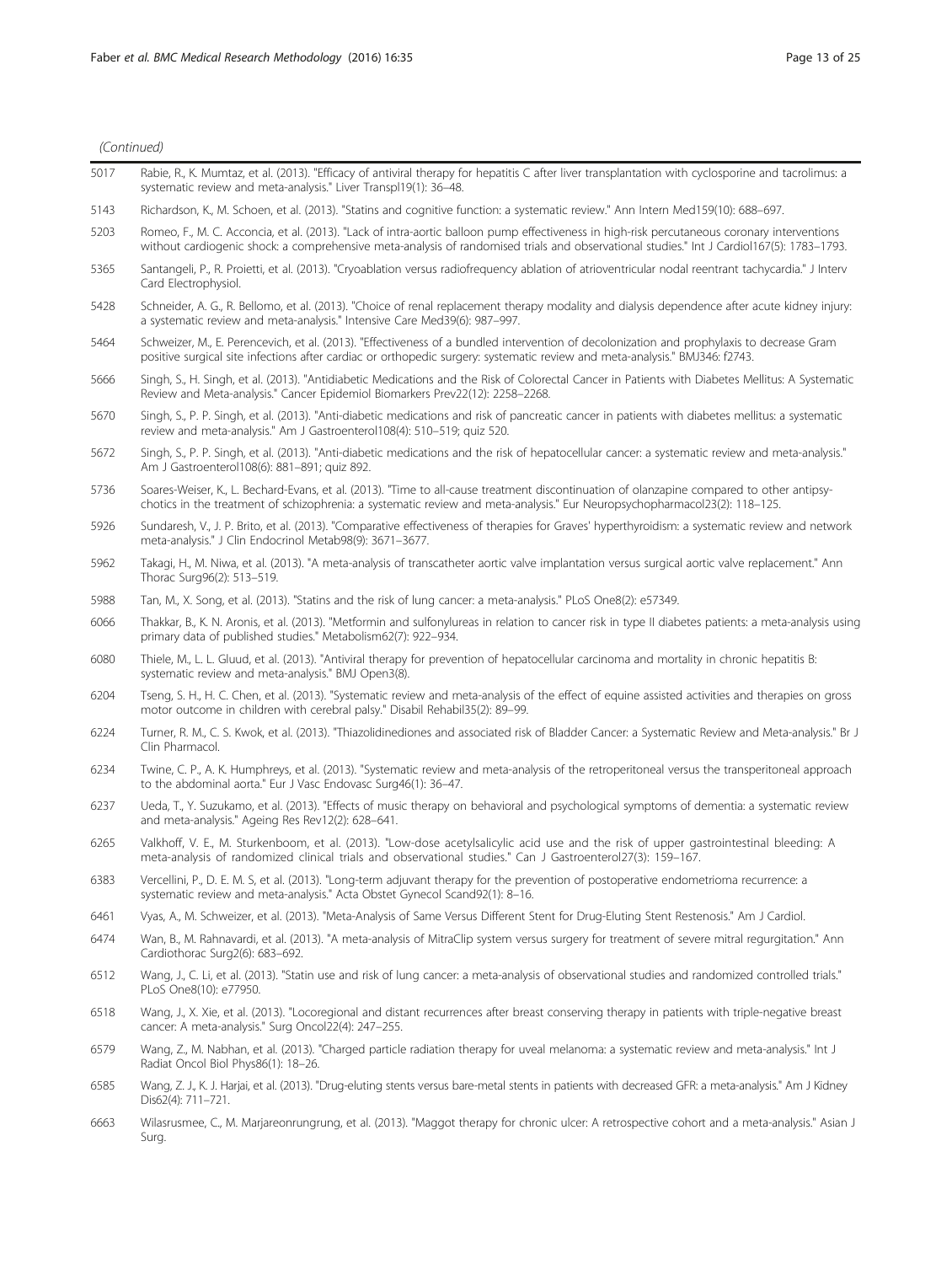| 6683 | Williams, N. H., R. Lewis, et al. (2013). "A systematic review and meta-analysis of biological treatments targeting tumour necrosis factor alpha<br>for sciatica." Eur Spine J22(9): 1921-1935.                                                        |
|------|--------------------------------------------------------------------------------------------------------------------------------------------------------------------------------------------------------------------------------------------------------|
| 6709 | Wolfrum, M., G. M. Froehlich, et al. (2013). "Stroke prevention by percutaneous closure of patent foramen ovale: a systematic review and<br>meta-analysis." Heart.                                                                                     |
| 6717 | Wong, W. B., V. W. Lin, et al. (2013). "Statins in the prevention of dementia and Alzheimer's disease: a meta-analysis of observational studies<br>and an assessment of confounding." Pharmacoepidemiol Drug Saf22(4): 345-358.                        |
| 6825 | Xiong, J. J., K. Altaf, et al. (2013). "Roux-en-Y versus Billroth I reconstruction after distal gastrectomy for gastric cancer: a meta-analysis." World<br>J Gastroenterol19(7): 1124-1134.                                                            |
| 6829 | Xu, C. and J. Zhao (2013). "A meta-analysis comparing meniscal repair with meniscectomy in the treatment of meniscal tears: the more meniscus,<br>the better outcome?" Knee Surg Sports Traumatol Arthrosc.                                            |
| 6872 | Yan, S., D. Xu, et al. (2013). "Combination of radiofrequency ablation with transarterial chemoembolization for hepatocellular carcinoma: a<br>meta-analysis." Dig Dis Sci58(7): 2107-2113.                                                            |
| 7000 | Zampieri, F. G., P. V. Mendes, et al. (2013). "Extracorporeal membrane oxygenation for severe respiratory failure in adult patients: a systematic<br>review and meta-analysis of current evidence." J Crit Care28(6): 998-1005.                        |
| 7055 | Zhang, X. L., J. Geng, et al. (2013). "Statin use and risk of bladder cancer: a meta-analysis." Cancer Causes Control24(4): 769–776.                                                                                                                   |
| 7057 | Zhang, X. L., M. Liu, et al. (2013). "Statin use and risk of kidney cancer: a meta-analysis of observational studies and randomized trials." Br J<br>Clin Pharmacol.                                                                                   |
| 7118 | Zhong, J. H., X. S. Mo, et al. (2013). "Postoperative use of the chemopreventive vitamin K2 analog in patients with hepatocellular carcinoma."<br>PLoS One8(3): e58082.                                                                                |
| 7150 | Zhu, W., Y. Wu, et al. (2013). "Aspirin use and risk of age-related macular degeneration: a meta-analysis." PLoS One8(3): e58821.                                                                                                                      |
| 7162 | Zimarino, M., A. Corazzini, et al. (2013). "Late thrombosis after double versus single drug-eluting stent in the treatment of coronary bifurcations: a<br>meta-analysis of randomized and observational Studies." JACC Cardiovasc Interv6(7): 687–695. |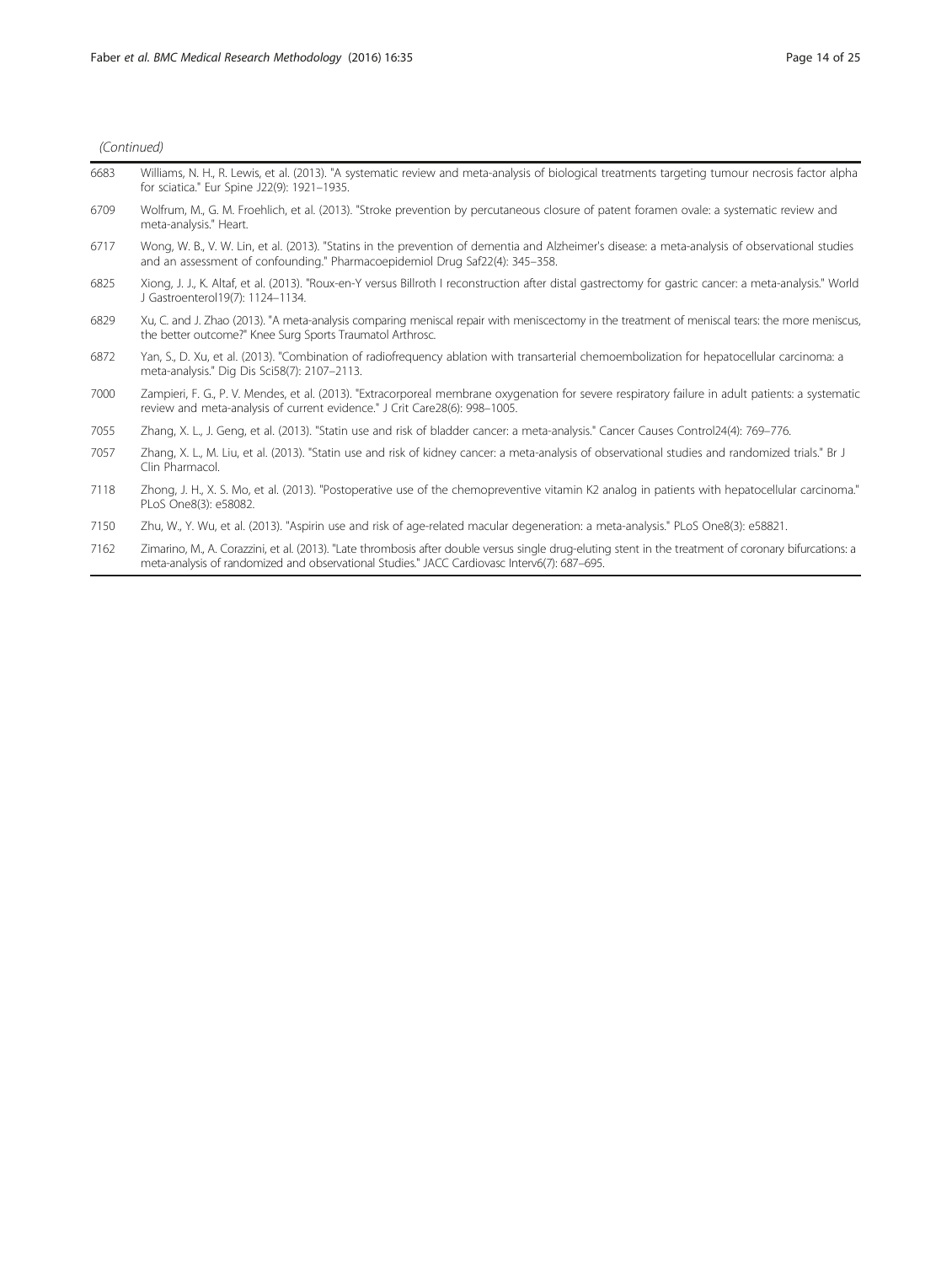## Meta-analyses including only observational studies  $(N = 69)$

Study Reference of included citation

ID

- 93 Ahmed, S., R. K. Shahid, et al. (2013). "Should noncurative resection of the primary tumour be performed in patients with stage iv colorectal cancer? A systematic review and meta-analysis." Curr Oncol20(5): e420-441.
- 113 Al Rawahi, T., A. D. Lopes, et al. (2013). "Surgical cytoreduction for recurrent epithelial ovarian cancer." Cochrane Database Syst Rev2: CD008765.
- 151 Alhazmi, A., E. Stojanovski, et al. (2013). "The association between dietary patterns and type 2 diabetes: a systematic review and meta-analysis of cohort studies." J Hum Nutr Diet.
- 227 Andrade, J. G., M. W. Deyell, et al. (2013). "Risk of bleeding on triple antithrombotic therapy after percutaneous coronary intervention/ stenting: a systematic review and meta-analysis." Can J Cardiol29(2): 204–212.
- 269 Antoniou, G. A., G. S. Georgiadis, et al. (2013). "A meta-analysis of outcomes of endovascular abdominal aortic aneurysm repair in patients with hostile and friendly neck anatomy." J Vasc Surg57(2): 527–538.
- 375 Bacchetti, S., S. Bertozzi, et al. (2013). "Surgical treatment and survival in patients with liver metastases from neuroendocrine tumors: a meta-analysis of observational studies." Int J Hepatol2013: 235040.
- 433 Bao, F., P. Ye, et al. (2013). "Segmentectomy or lobectomy for early stage lung cancer: a meta-analysis." Eur J Cardiothorac Surg.
- 459 Bartels, S. A., T. J. Gardenbroek, et al. (2013). "Systematic review and meta-analysis of laparoscopic versus open colectomy with end ileostomy for non-toxic colitis." Br J Surg100(6): 726–733.
- 481 Bavinger, C., E. Bendavid, et al. (2013). "Risk of cardiovascular disease from antiretroviral therapy for HIV: a systematic review." PLoS One8(3): e59551.
- 491 Beales, I. L., A. Hensley, et al. (2013). "Reduced esophageal cancer incidence in statin users, particularly with cyclo-oxygenase inhibition." World J Gastrointest Pharmacol Ther4(3): 69–79.
- 525 Belkhair, S. and G. Pickett (2013). "One versus double burr holes for treating chronic subdural hematoma meta-analysis." Can J Neurol Sci40(1): 56–60.
- 559 Berhan, Y. and A. Berhan (2013). "A meta-analysis of reverse breech extraction to deliver a deeply impacted head during cesarean delivery." Int J Gynaecol Obstet.
- 627 Billioud, V., A. C. Ford, et al. (2013). "Preoperative use of anti-TNF therapy and postoperative complications in inflammatory bowel diseases: a meta-analysis." J Crohns Colitis7(11): 853–867.
- 791 Brown, K. A., N. Khanafer, et al. (2013). "Meta-analysis of antibiotics and the risk of community-associated Clostridium difficile infection." Antimicrob Agents Chemother57(5): 2326–2332.
- 916 Carnuccio, P., J. Jimeno, et al. (2013). "Laparoscopic right colectomy: a systematic review and meta-analysis of observational studies comparing two types of anastomosis." Tech Coloproctol.
- 990 Chang, K. H., J. P. Burke, et al. (2013). "Infliximab versus cyclosporine as rescue therapy in acute severe steroid-refractory ulcerative colitis: a systematic review and meta-analysis." Int J Colorectal Dis28(3): 287–293.
- 1025 Chatu, S., V. Subramanian, et al. (2013). "The Role of Thiopurines in Reducing the Need for Surgical Resection in Crohn's Disease: A Systematic Review and Meta-Analysis." Am J Gastroenterol.
- 1063 Chen, W. K. and C. H. Miao (2013). "The effect of anesthetic technique on survival in human cancers: a meta-analysis of retrospective and prospective studies." PLoS One8(2): e56540.
- 1065 Chen, Y., J. J. Guan, et al. (2013). "Outcome of Cervicocranial Artery Dissection with Different Treatments: A Systematic Review and Metaanalysis." J Stroke Cerebrovasc Dis.
- 1161 Chu, H., L. Zhao, et al. (2013). "Sulbactam-based therapy for Acinetobacter baumannii infection: a systematic review and meta-analysis." Braz J Infect Dis17(4): 389–394.
- 1367 de Cuba, E. M., R. Kwakman, et al. (2013). "Cytoreductive surgery and HIPEC for peritoneal metastases combined with curative treatment of colorectal liver metastases: Systematic review of all literature and meta-analysis of observational studies." Cancer Treat Rev39(4): 321–327.
- 1399 De Vecchis, R., C. Esposito, et al. (2013). "Cabergoline use and risk of fibrosis and insufficiency of cardiac valves : Meta-analysis of observational studies." Herz38(8): 868–880.
- 1621 Duranton, F., M. E. Rodriguez-Ortiz, et al. (2013). "Vitamin D treatment and mortality in chronic kidney disease: a systematic review and meta-analysis." Am J Nephrol37(3): 239–248.
- 1675 El-Hussuna, A., A. Krag, et al. (2013). "The effect of anti-tumor necrosis factor alpha agents on postoperative anastomotic complications in Crohn's disease: a systematic review." Dis Colon Rectum56(12): 1423–1433.
- 1741 Eurich, D. T., D. L. Weir, et al. (2013). "Comparative safety and effectiveness of metformin in patients with diabetes mellitus and heart failure: systematic review of observational studies involving 34,000 patients." Circ Heart Fail6(3): 395–402.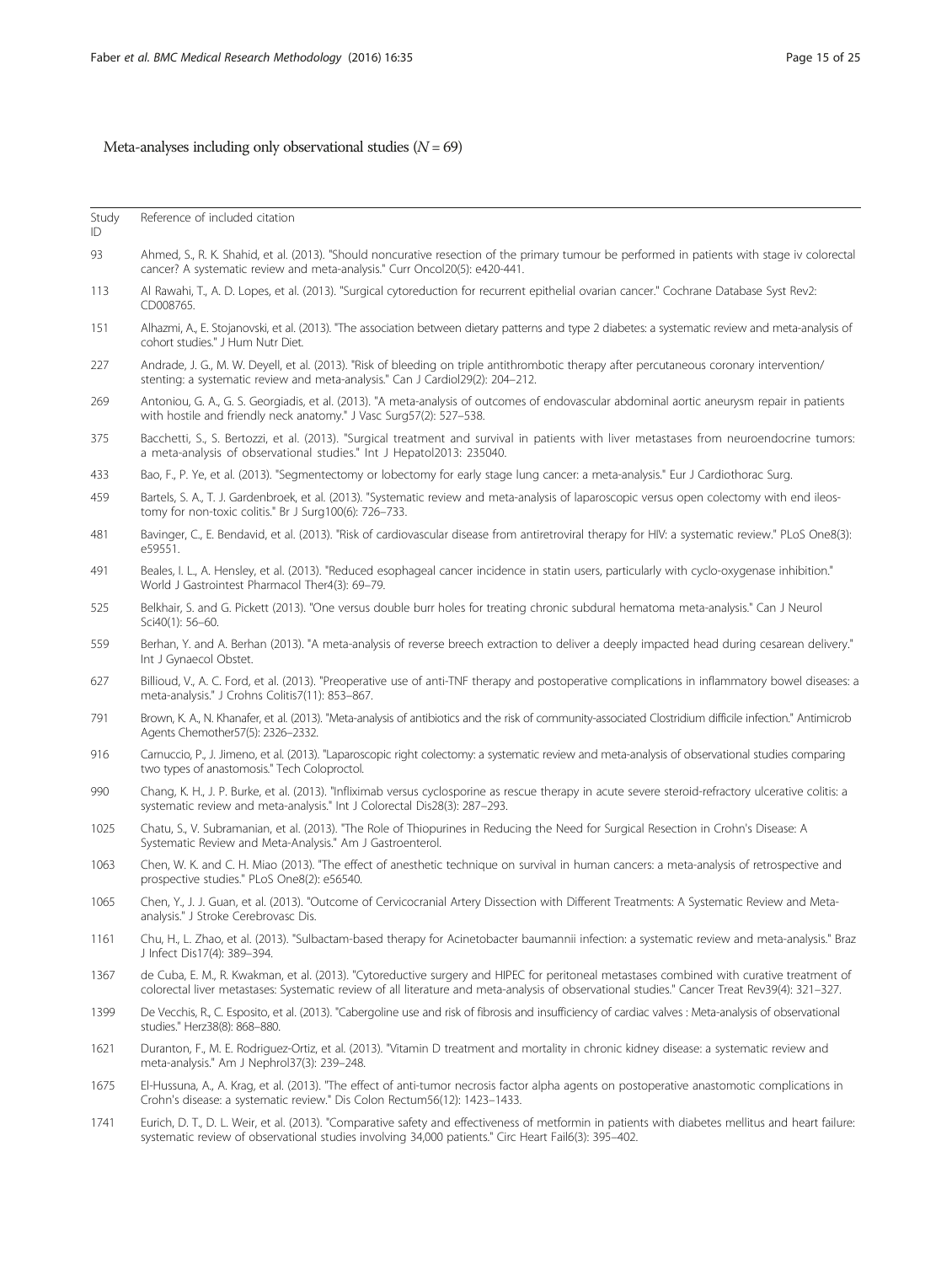| 1932 | Forst, T., M. Hanefeld, et al. (2013). "Association of sulphonylurea treatment with all-cause and cardiovascular mortality: a systematic review<br>and meta-analysis of observational studies." Diab Vasc Dis Res10(4): 302-314.                                           |
|------|----------------------------------------------------------------------------------------------------------------------------------------------------------------------------------------------------------------------------------------------------------------------------|
| 1980 | Fu, D., G. Li, et al. (2013). "Comparison of clinical outcome between simultaneous-bilateral and staged-bilateral total knee arthroplasty: a<br>systematic review of retrospective studies." J Arthroplasty28(7): 1141-1147.                                               |
| 2044 | Gandhi, S., N. Narula, et al. (2013). "Meta-analysis: colonoscopic post-polypectomy bleeding in patients on continued clopidogrel therapy."<br>Aliment Pharmacol Ther37(10): 947-952.                                                                                      |
| 2112 | Gedmintas, L., D. H. Solomon, et al. (2013). "Bisphosphonates and risk of subtrochanteric, femoral shaft, and atypical femur fracture: a<br>systematic review and meta-analysis." J Bone Miner Res28(8): 1729-1737.                                                        |
| 2196 | Gong, J., L. Zhu, et al. (2013). "Use of thiopurines and risk of colorectal neoplasia in patients with inflammatory bowel diseases: a<br>meta-analysis." PLoS One8(11): e81487.                                                                                            |
| 2343 | Habib, A. G. and D. A. Warrell (2013). "Antivenom therapy of carpet viper (Echis ocellatus) envenoming: effectiveness and strategies for<br>delivery in West Africa." Toxicon69: 82-89.                                                                                    |
| 2441 | Haverkamp, L., T. J. Weijs, et al. (2013). "Laparoscopic total gastrectomy versus open total gastrectomy for cancer: a systematic review and<br>meta-analysis." Surg Endosc27(5): 1509-1520.                                                                               |
| 2733 | Hyun, M. H., C. H. Lee, et al. (2013). "Systematic review and meta-analysis of robotic surgery compared with conventional laparoscopic and<br>open resections for gastric carcinoma." Br J Surg100(12): 1566-1578.                                                         |
| 2795 | Jackson, C., A. Mann, et al. (2013). "Effectiveness of Haemophilus influenzae type b vaccines administered according to various schedules:<br>systematic review and meta-analysis of observational data." Pediatr Infect Dis J32(11): 1261-1269.                           |
| 2825 | Jamjoom, A. A. and A. B. Jamjoom (2013). "Safety and efficacy of early pharmacological thromboprophylaxis in traumatic brain injury:<br>systematic review and meta-analysis." J Neurotrauma30(7): 503-511.                                                                 |
| 3030 | Karthikeyan, G., N. B. Senguttuvan, et al. (2013). "Urgent surgery compared with fibrinolytic therapy for the treatment of left-sided prosthetic<br>heart valve thrombosis: a systematic review and meta-analysis of observational studies." Eur Heart J34(21): 1557-1566. |
| 3097 | Khan, A. R., M. Riaz, et al. (2013). "The role of statins in prevention and treatment of community acquired pneumonia: a systematic review<br>and meta-analysis." PLoS One8(1): e52929.                                                                                    |
| 3496 | Li, B. H., X. Ding, et al. (2013). "Meta-analysis of clinical outcomes of intravenous recombinant tissue plasminogen activator for acute<br>ischemic stroke: within 3 h versus 3-4.5 h." Curr Med Res Opin29(9): 1105-1114.                                                |
| 3692 | Liu, X., S. Min, et al. (2013). "Anterior corpectomy versus posterior laminoplasty for multilevel cervical myelopathy: a systematic review and<br>meta-analysis." Eur Spine J.                                                                                             |
| 4032 | Mazza, M., F. D'Ascenzo, et al. (2013). "Drugs for attention deficit-hyperactivity disorder do not increase the mid-term risk of sudden death in<br>children: a meta-analysis of observational studies." Int J Cardiol168(4): 4320-4321.                                   |
| 4335 | Nakamura, M. and H. Nakashima (2013). "Laparoscopic distal pancreatectomy and pancreatoduodenectomy: is it worthwhile? A<br>meta-analysis of laparoscopic pancreatectomy." J Hepatobiliary Pancreat Sci20(4): 421-428.                                                     |
| 4375 | Nderitu, P., L. Doos, et al. (2013). "Non-steroidal anti-inflammatory drugs and chronic kidney disease progression: a systematic review." Fam<br>Pract30(3): 247-255.                                                                                                      |
| 4528 | O'Neill, M., P. S. Moran, et al. (2013). "Robot-assisted hysterectomy compared to open and laparoscopic approaches: systematic review and<br>meta-analysis." Arch Gynecol Obstet287(5): 907-918.                                                                           |
| 4679 | Park, H. J., D. W. Kim, et al. (2013). "Staging laparoscopy for the management of early-stage ovarian cancer: a metaanalysis." Am J Obstet<br>Gynecol209(1): 58 e51-58.                                                                                                    |
| 4731 | Pazionis, T. J., H. Alradwan, et al. (2013). "A Systematic Review and Meta-Analysis of En-Bloc vs Intralesional Resection for Giant Cell Tumor of<br>Bone of the Distal Radius." Open Orthop J7: 103–108.                                                                  |
| 5377 | Sarikaya, H., B. R. da Costa, et al. (2013). "Antiplatelets versus anticoagulants for the treatment of cervical artery dissection: Bayesian<br>meta-analysis." PLoS One8(9): e72697.                                                                                       |
| 5496 | Sepehripour, A. H., S. Saso, et al. (2013). "Does off-pump coronary revascularization reduce mortality in re-operative coronary artery surgery?<br>A meta-analysis of observational studies." Perfusion28(4): 340-349.                                                     |
| 5528 | Shan, L., P. Hao, et al. (2013). "Benefits of early tracheotomy: a meta-analysis based on 6 observational studies." Respir Care58(11): 1856-1862.                                                                                                                          |
| 5548 | Sharma, V., S. V. Deo, et al. (2014). "Meta-analysis of staged versus combined carotid endarterectomy and coronary artery bypass grafting."<br>Ann Thorac Surg97(1): 102-109.                                                                                              |
| 5744 | Soeters, H. M., S. Napravnik, et al. (2013). "The effect of tuberculosis treatment on virologic and CD4+ cell count response to combination<br>antiretroviral therapy: a systematic review." AIDS.                                                                         |
| 5746 | Soeters, H. M., C. Poole, et al. (2013). "The effect of tuberculosis treatment at combination antiretroviral therapy initiation on subsequent<br>mortality: a systematic review and meta-analysis." PLoS One8(10): e78073.                                                 |
| 5840 | Steinberg, B. A., V. Hasselblad, et al. (2013). "Dabigatran for periprocedural anticoagulation following radiofrequency ablation for atrial                                                                                                                                |

fibrillation: a meta-analysis of observational studies." J Interv Card Electrophysiol37(3): 213–221.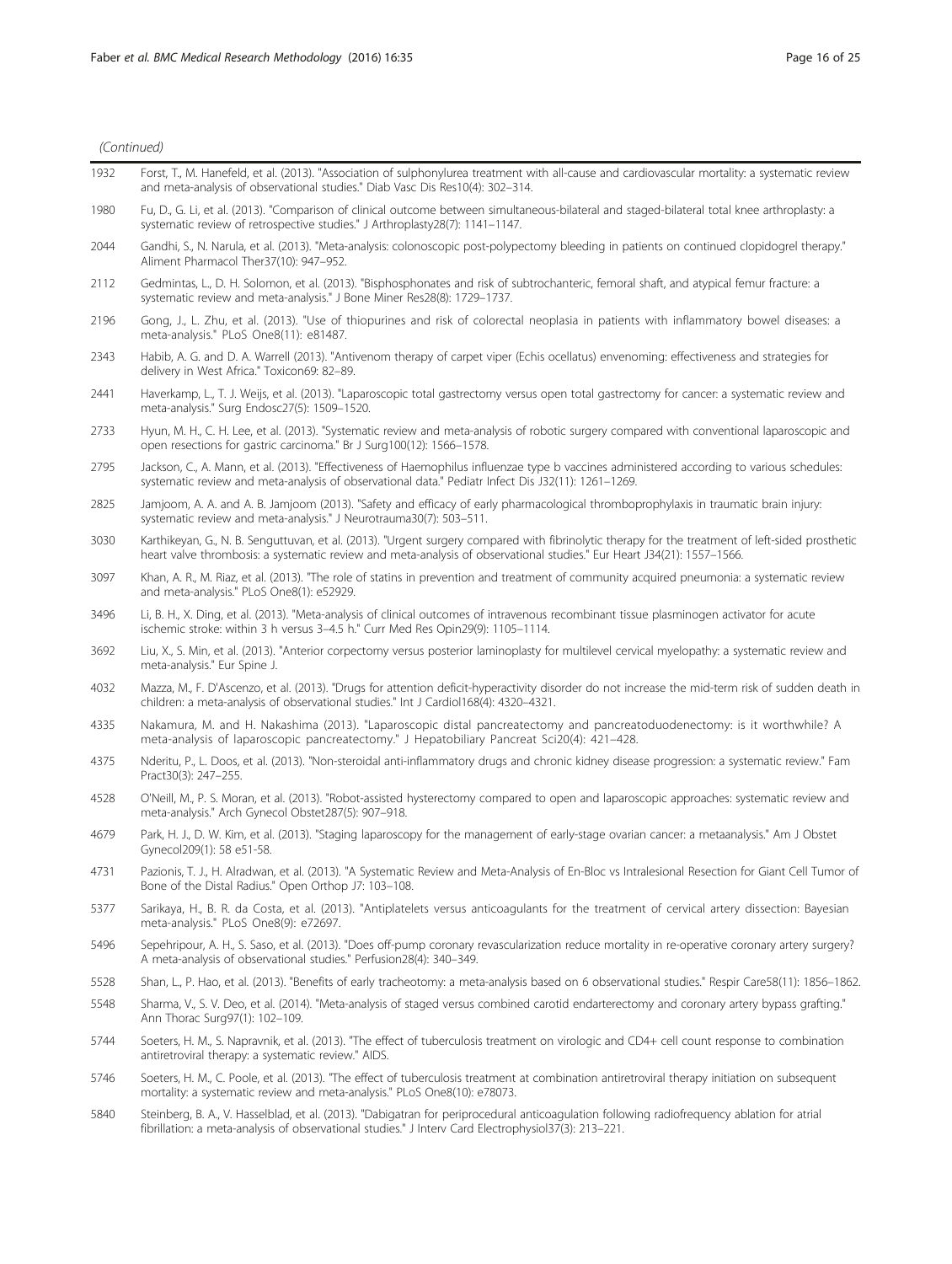|      | (Continued)                                                                                                                                                                                                                                 |  |
|------|---------------------------------------------------------------------------------------------------------------------------------------------------------------------------------------------------------------------------------------------|--|
| 5882 | Su, A. P., N. W. Ke, et al. (2014). "Is laparoscopic approach for pancreatic insulinomas safe? Results of a systematic review and meta-analysis."<br>J Surg Res186(1): 126-134.                                                             |  |
| 5958 | Taioli, E., D. S. Lee, et al. (2013). "Long-term survival in video-assisted thoracoscopic lobectomy vs open lobectomy in lung-cancer patients: a<br>meta-analysis." Eur J Cardiothorac Surg44(4): 591-597.                                  |  |
| 6040 | Tee, M. C., Y. Cao, et al. (2013). "Effect of bariatric surgery on oncologic outcomes: a systematic review and meta-analysis." Surg<br>Endosc27(12): 4449-4456.                                                                             |  |
| 6092 | Thosani, N., S. N. Thosani, et al. (2013). "Reduced risk of colorectal cancer with use of oral bisphosphonates: a systematic review and meta-<br>analysis." J Clin Oncol31(5): 623-630.                                                     |  |
| 6526 | Wang, L., Z. Wu, et al. (2013). "Laparoendoscopic single-site adrenalectomy versus conventional laparoscopic surgery: a systematic review<br>and meta-analysis of observational studies." J Endourol27(6): 743-750.                         |  |
| 6621 | Weiss, A. J., S. Zhao, et al. (2013). "A meta-analysis comparing bilateral internal mammary artery with left internal mammary artery for coronary<br>artery bypass grafting." Ann Cardiothorac Surg2(4): 390-400.                           |  |
| 6779 | Wu, X. S., P. Dong, et al. (2013). "Combined portal vein resection for hilar cholangiocarcinoma: a meta-analysis of comparative studies." J Gas-<br>trointest Surg17(6): 1107-1115.                                                         |  |
| 6843 | Xu, S. B., Y. P. Zhu, et al. (2013). "Patients get more long-term benefit from central pancreatectomy than distal resection: a meta-analysis."<br>Eur J Surg Oncol39(6): 567-574.                                                           |  |
| 6866 | Yakoob, M.Y., B.T. Bateman, et al. (2013). "The risk of congenital malformations associated with exposure to beta-blockers early in pregnancy: a<br>meta-analysis." Hypertension62(2): 375-381.                                             |  |
| 6912 | Ye, X., J. Fu, et al. (2013). "Dose-risk and duration-risk relationships between aspirin and colorectal cancer: a meta-analysis of published cohort<br>studies." PLoS One8(2): e57578.                                                      |  |
| 6944 | Yoon, J. M., E. G. Cho, et al. (2013). "Antidepressant use and diabetes mellitus risk: a meta-analysis." Korean J Fam Med34(4): 228-240.                                                                                                    |  |
| 7018 | Zhang, H., C. Gao, et al. (2013). "Metformin and reduced risk of hepatocellular carcinoma in diabetic patients: a meta-analysis." Scand<br>J Gastroenterol48(1): 78-87.                                                                     |  |
| 7020 | Zhang, H., D. Jiang, et al. (2013). "Use of nonsteroidal anti-inflammatory drugs and bladder cancer risk: a meta-analysis of epidemiologic<br>studies." PLoS One8(7): e70008.                                                               |  |
| 7096 | Zheng, H., S. Xue, et al. (2013). "Meta-analysis of clinical studies comparing coronary artery bypass grafting with percutaneous coronary<br>intervention in patients with end-stage renal disease." Eur J Cardiothorac Surg43(3): 459-467. |  |
| 7104 | Zheng, Z., W. Liang, et al. (2013). "Liver Transplantation Versus Liver Resection in the Treatment of Hepatocellular Carcinoma: A<br>Meta-Analysis of Observational Studies." Transplantation.                                              |  |
| 7108 | Zheng, Z., H. Shi, et al. (2013). "Vitamin D supplementation and mortality risk in chronic kidney disease: a meta-analysis of 20 observational<br>studies." BMC Nephrol14: 199.                                                             |  |
| 7130 | Zhou, X., J. L. Du, et al. (2013). "Statin therapy is beneficial for the prevention of atrial fibrillation in patients with coronary artery disease: a<br>meta-analysis." Eur J Pharmacol707(1-3): 104-111.                                 |  |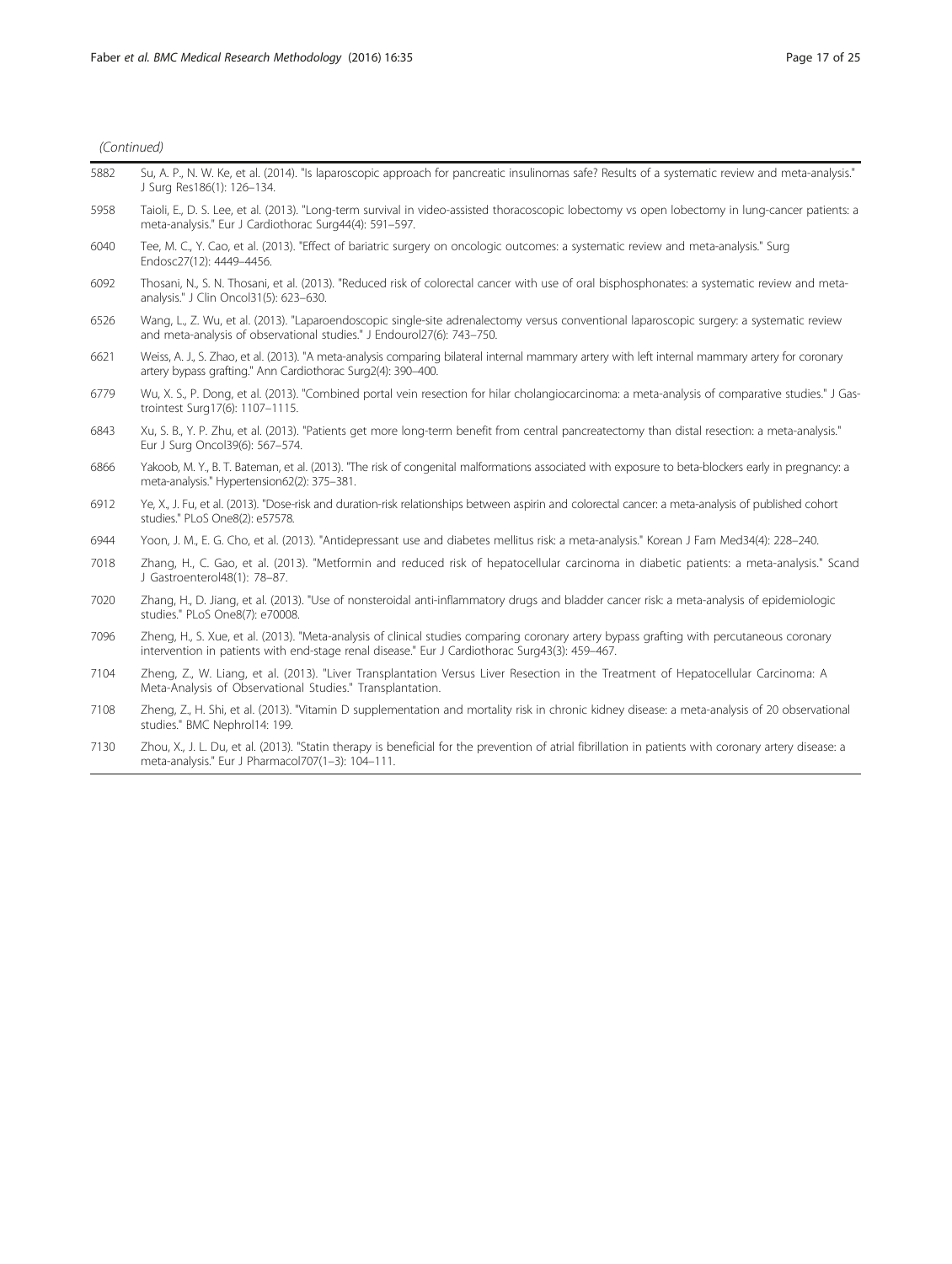# <span id="page-17-0"></span>Appendix 3: List of excluded meta-analyses  $(N = 153)$

|             | Reason for exclusion:                                                                                                                                                                                                                                                                                      |
|-------------|------------------------------------------------------------------------------------------------------------------------------------------------------------------------------------------------------------------------------------------------------------------------------------------------------------|
|             | Not a therapeutic evaluation ( $n = 77$ )                                                                                                                                                                                                                                                                  |
| Study<br>ID | Reference of included citation                                                                                                                                                                                                                                                                             |
| 177         | Almenawer, S. A., I. Bogza, et al. (2013). "The value of scheduled repeat cranial computed tomography after mild head injury: single-center<br>series and meta-analysis." Neurosurgery72(1): 56-62; discussion 63-54.                                                                                      |
| 335         | Atlantis, E., P. Fahey, et al. (2013). "Endogenous testosterone level and testosterone supplementation therapy in chronic obstructive<br>pulmonary disease (COPD): a systematic review and meta-analysis." BMJ Open3(8).                                                                                   |
| 2050        | Gans, I., K. D. Baldwin, et al. (2013). "Treatment and Management Outcomes of Tibial Eminence Fractures in Pediatric Patients: A Systematic<br>Review." Am J Sports Med.                                                                                                                                   |
| 2062        | Garces, S., J. Demengeot, et al. (2013). "The immunogenicity of anti-TNF therapy in immune-mediated inflammatory diseases: a systematic<br>review of the literature with a meta-analysis." Ann Rheum Dis72(12): 1947-1955.                                                                                 |
| 5938        | Suthar, A. B., D. Hoos, et al. (2013). "Integrating antiretroviral therapy into antenatal care and maternal and child health settings: a systematic<br>review and meta-analysis." Bull World Health Organ91(1): 46-56.                                                                                     |
| 7112        | Zhi, X., X. Zhou, et al. (2013). "Practical role of mutation analysis for imatinib treatment in patients with advanced gastrointestinal stromal<br>tumors: a meta-analysis." PLoS One8(11): e79275.                                                                                                        |
| 475         | Bauer, S. R., S. E. Hankinson, et al. (2013). "Plasma vitamin D levels, menopause, and risk of breast cancer: dose-response meta-analysis of<br>prospective studies." Medicine (Baltimore)92(3): 123-131.                                                                                                  |
| 591         | Bewtra, M., L. M. Kaiser, et al. (2013). "Crohn's disease and ulcerative colitis are associated with elevated standardized mortality ratios: a<br>meta-analysis." Inflamm Bowel Dis19(3): 599-613.                                                                                                         |
| 597         | Bhangu, A., D. Nepogodiev, et al. (2013). "Meta-analysis of plasma to red blood cell ratios and mortality in massive blood transfusions for<br>trauma." Injury44(12): 1693-1699.                                                                                                                           |
| 675         | Bonifazi, M., I. Tramacere, et al. (2013). "Systemic sclerosis (scleroderma) and cancer risk: systematic review and meta-analysis of observational<br>studies." Rheumatology (Oxford)52(1): 143-154.                                                                                                       |
| 701         | Bosanquet, D. C., D. A. Harris, et al. (2013). "Systematic review and meta-analysis of intraoperative peritoneal lavage for colorectal cancer staging."<br>Br J Surg100(7): 853-862.                                                                                                                       |
| 717         | Bougma, K., F. E. Aboud, et al. (2013). "lodine and mental development of children 5 years old and under: a systematic review and<br>meta-analysis." Nutrients5(4): 1384-1416.                                                                                                                             |
| 803         | Bryant, A. R., S. B. Wilton, et al. (2013). "Association between QRS duration and outcome with cardiac resynchronization therapy: a systematic<br>review and meta-analysis." J Electrocardiol46(2): 147-155.                                                                                               |
| 1017        | Charidimou, A., P. Kakar, et al. (2013). "Cerebral microbleeds and recurrent stroke risk: systematic review and meta-analysis of prospective ischemic<br>stroke and transient ischemic attack cohorts." Stroke44(4): 995-1001.                                                                             |
| 1349        | Davies, A., K. P. Singh, et al. (2013). "Treatment outcomes of treatment-naive Hepatitis C patients co-infected with HIV: a systematic review<br>and meta-analysis of observational cohorts." PLoS One8(2): e55373.                                                                                        |
| 1996        | Fumery, M., C. Xiaocang, et al. (2013). "Thromboembolic events and cardiovascular mortality in inflammatory bowel diseases: A<br>meta-analysis of observational studies." J Crohns Colitis.                                                                                                                |
| 2066        | Garcia, S., Y. Sandoval, et al. (2013). "Outcomes after complete versus incomplete revascularization of patients with multivessel coronary<br>artery disease: a meta-analysis of 89,883 patients enrolled in randomized clinical trials and observational studies." J Am Coll Cardiol62(16):<br>1421-1431. |
| 2144        | Gielen, C., O. Dekkers, et al. (2013). "The effects of pre- and postoperative fibrinogen levels on blood loss after cardiac surgery: a systematic<br>review and meta-analysis." Interact Cardiovasc Thorac Surg.                                                                                           |
| 2689        | Huang, Y., R. Chen, et al. (2013). "Association between point-of-care CRP testing and antibiotic prescribing in respiratory tract infections: a<br>systematic review and meta-analysis of primary care studies." Br J Gen Pract63(616): 787-794.                                                           |
| 2823        | James, M. T., S. M. Samuel, et al. (2013). "Contrast-induced acute kidney injury and risk of adverse clinical outcomes after coronary<br>angiography: a systematic review and meta-analysis." Circ Cardiovasc Interv6(1): 37-43.                                                                           |
| 3014        | Kaptoge, S., S. R. Seshasai, et al. (2013). "Inflammatory cytokines and risk of coronary heart disease: new prospective study and updated<br>meta-analysis." Eur Heart J.                                                                                                                                  |
| 3476        | Lemos, E. V., F. P. de la Hoz, et al. (2013). "Carbapenem resistance and mortality in patients with Acinetobacter baumannii infection:<br>systematic review and meta-analysis." Clin Microbiol Infect.                                                                                                     |
| 317         | Arrequi, M., B. Buijsse, et al. (2014). "Adiponectin and Risk of Stroke: Prospective Study and Meta-analysis." Stroke45(1): 10–17.                                                                                                                                                                         |
| 367         | Baandrup, L., M. T. Faber, et al. (2013). "Nonsteroidal anti-inflammatory drugs and risk of ovarian cancer: systematic review and meta-analysis<br>of observational studies." Acta Obstet Gynecol Scand92(3): 245-255.                                                                                     |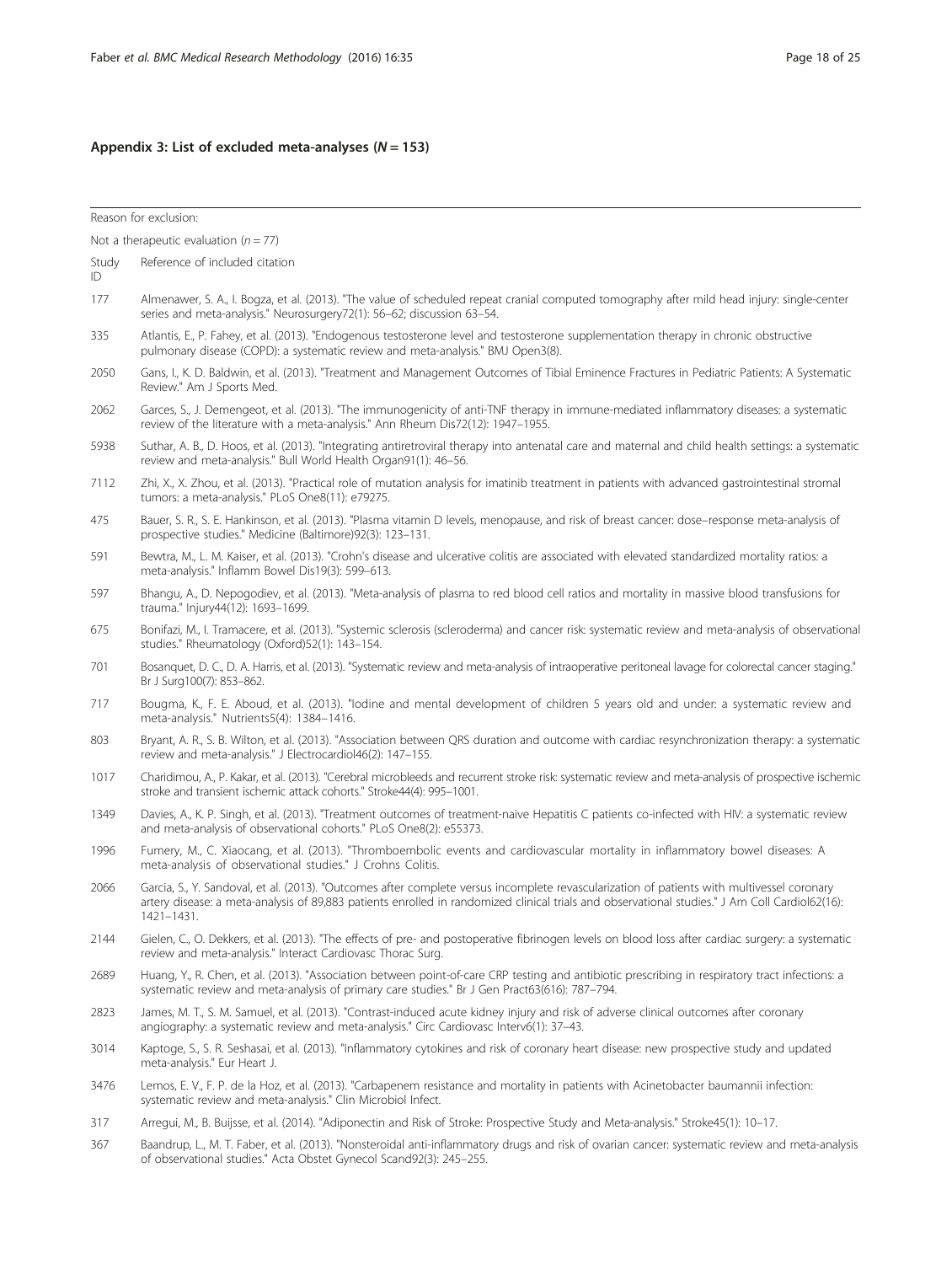| 609  | Bhattacharjee, S., R. Bhattacharya, et al. (2013). "Antidepressant use and new-onset diabetes: a systematic review and meta-analysis." Diabetes<br>Metab Res Rev29(4): 273-284.                                                                                               |
|------|-------------------------------------------------------------------------------------------------------------------------------------------------------------------------------------------------------------------------------------------------------------------------------|
| 641  | Blackadar, C. B. (2013). "Systematic review of hepatocellular carcinoma mortality rates among hepatitis B virus-infected renal transplant recip-<br>ients, with supplemental analyses of liver failure and all-cause mortality." Int J Infect Dis17(1): e24-36.               |
| 679  | Bonovas, S., G. Nikolopoulos, et al. (2013). "Bisphosphonate use and risk of colorectal cancer: a systematic review and meta-analysis." Br J Clir<br>Pharmacol76(3): 329-337.                                                                                                 |
| 707  | Bosetti, C., V. Rosato, et al. (2013). "Cancer risk for patients using thiazolidinediones for type 2 diabetes: a meta-analysis." Oncologist18(2):<br>148-156.                                                                                                                 |
| 771  | Brinton, L. A. and A. S. Felix (2013). "Menopausal hormone therapy and risk of endometrial cancer." J Steroid Biochem Mol Biol.                                                                                                                                               |
| 1071 | Chen, Y. B., Q. Chen, et al. (2013). "Insulin therapy and risk of prostate cancer: a systematic review and meta-analysis of observational studies."<br>PLoS One8(11): e81594.                                                                                                 |
| 1143 | Choueiri, T. K., Y. Je, et al. (2013). "Analgesic use and the risk of kidney cancer: A meta-analysis of epidemiologic studies." Int J Cancer.                                                                                                                                 |
| 2415 | Hargreave, M., A. Jensen, et al. (2013). "Fertility treatment and childhood cancer risk: a systematic meta-analysis." Fertil Steril100(1): 150-161.                                                                                                                           |
| 2443 | Havrilesky, L. J., P. G. Moorman, et al. (2013). "Oral contraceptive pills as primary prevention for ovarian cancer: a systematic review and<br>meta-analysis." Obstet Gynecol122(1): 139-147.                                                                                |
| 3024 | Karlstad, O., J. Starup-Linde, et al. (2013). "Use of insulin and insulin analogs and risk of cancer - systematic review and meta-analysis<br>of observational studies." Curr Drug Saf8(5): 333-348.                                                                          |
| 3464 | Lee, S. H., R. C. Chan, et al. (2013). "Use of bisphosphonates and the risk of osteonecrosis among cancer patients: a systemic review and<br>meta-analysis of the observational studies." Support Care Cancer.                                                                |
| 3466 | Lee, S. H., S. S. Chang, et al. (2013). "Risk of osteonecrosis in patients taking bisphosphonates for prevention of osteoporosis: a systematic<br>review and meta-analysis." Osteoporos Int.                                                                                  |
| 3933 | Maneiro, J. R., E. Salgado, et al. (2013). "Immunogenicity of monoclonal antibodies against tumor necrosis factor used in chronic<br>immune-mediated Inflammatory conditions: systematic review and meta-analysis." JAMA Intern Med173(15): 1416-1428.                        |
| 4345 | Namazy, J. A., V. E. Murphy, et al. (2013). "Effects of asthma severity, exacerbations and oral corticosteroids on perinatal outcomes." Eur<br>Respir J41(5): 1082-1090.                                                                                                      |
| 4441 | Noel, S. E., A. C. Stoneham, et al. (2013). "Consumption of omega-3 fatty acids and the risk of skin cancers: A systematic review and meta-analysis." Int<br>J Cancer.                                                                                                        |
| 4695 | Parsaik, A. K., B. Singh, et al. (2013). "Statins use and risk of depression: A systematic review and meta-analysis." J Affect Disord.                                                                                                                                        |
| 4923 | Pradelli, D., D. Soranna, et al. (2013). "Statins and primary liver cancer: a meta-analysis of observational studies." Eur J Cancer<br>Prev22(3): 229-234.                                                                                                                    |
| 4971 | Qi, Z. Y., C. Shao, et al. (2013). "Reproductive and exogenous hormone factors in relation to risk of meningioma in women: a meta-analysis."<br>PLoS One8(12): e83261.                                                                                                        |
| 4975 | Qin, J., T. Yang, et al. (2013). "Oral contraceptive use and uterine leiomyoma risk: a meta-analysis based on cohort and case-control studies."<br>Arch Gynecol Obstet288(1): 139-148.                                                                                        |
| 4991 | Qu, H., G. R. Sun, et al. (2013). "Clinical risk factors of delayed gastric emptying in patients after pancreaticoduodenectomy: a systematic<br>review and meta-analysis." Eur J Surg Oncol39(3): 213-223.                                                                    |
| 5015 | Rabenda, V., D. Nicolet, et al. (2013). "Relationship between use of antidepressants and risk of fractures: a meta-analysis." Osteoporos Int24(1).<br>$121 - 137.$                                                                                                            |
| 5311 | Salgado, E., J. R. Maneiro, et al. (2013). "Rheumatoid factor and response to TNF antagonists in rheumatoid arthritis: Systematic review and<br>meta-analysis of observational studies." Joint Bone Spine.                                                                    |
| 5468 | Scosyrev, E., S. Tobis, et al. (2013). "Statin use and the risk of biochemical recurrence of prostate cancer after definitive local therapy:<br>a meta-analysis of eight cohort studies." BJU Int111(3 Pt B): E71-77.                                                         |
| 5472 | Scott, I. C., R. Tan, et al. (2013). "The protective effect of alcohol on developing rheumatoid arthritis: a systematic review and meta-analysis."<br>Rheumatology (Oxford)52(5): 856-867.                                                                                    |
| 5644 | Singh, I., S. Rajagopalan, et al. (2013). "Preoperative statin therapy is associated with lower requirement of renal replacement therapy in<br>patients undergoing cardiac surgery: a meta-analysis of observational studies." Interact Cardiovasc Thorac Surg17(2): 345-352. |
| 5646 | Singh, P. P. and S. Singh (2013). "Statins are associated with reduced risk of gastric cancer: a systematic review and meta-analysis." Ann<br>Oncol24(7): 1721-1730.                                                                                                          |
| 5652 | Singh, S., S. K. Garg, et al. (2013). "Acid-suppressive medications and risk of oesophageal adenocarcinoma in patients with Barrett's<br>oesophagus: a systematic review and meta-analysis." Gut.                                                                             |
| 5662 | Singh, S., A. G. Singh, et al. (2013). "Statins are associated with reduced risk of esophageal cancer, particularly in patients with Barrett's<br>esophagus: a systematic review and meta-analysis." Clin Gastroenterol Hepatol11(6): 620-629.                                |

5674 Singh, S., P. P. Singh, et al. (2013). "Statins are associated with a reduced risk of hepatocellular cancer: a systematic review and meta-analysis." Gastroenterology144(2): 323–332.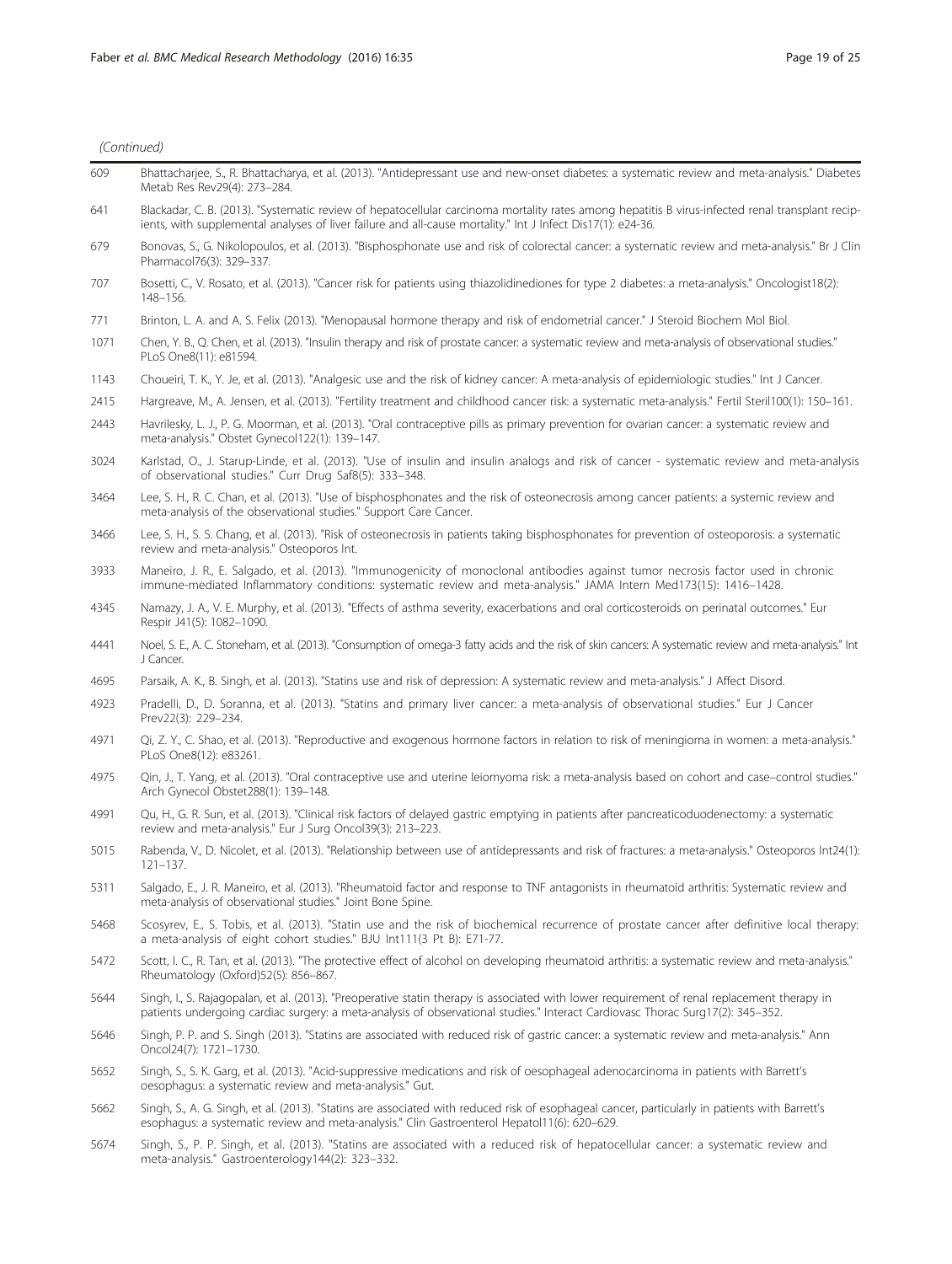| (Continued) |  |
|-------------|--|
|             |  |

| 5768  | Song, Y., H. Nie, et al. (2013). "Association of statin use with risk of dementia: a meta-analysis of prospective cohort studies." Geriatr Gerontol<br>Int13(4): 817-824.                                                                                                                        |
|-------|--------------------------------------------------------------------------------------------------------------------------------------------------------------------------------------------------------------------------------------------------------------------------------------------------|
| 5902  | Sun, A., R. Liu, et al. (2013). "Insulin therapy and risk of colorectal cancer: an updated meta-analysis of epidemiological studies." Curr Med<br>Res Opin.                                                                                                                                      |
| 5912  | Sun, K., J. M. Liu, et al. (2013). "Bisphosphonate treatment and risk of esophageal cancer: a meta-analysis of observational studies." Osteoporos<br>Int24(1): 279-286.                                                                                                                          |
| 6126  | Tleyjeh, I. M., A. B. Abdulhak, et al. (2013). "The association between histamine 2 receptor antagonist use and Clostridium difficile infection: a<br>systematic review and meta-analysis." PLoS One8(3): e56498.                                                                                |
| 6148  | Toulis, K. A., K. Hemming, et al. (2014). "beta-adrenergic receptor antagonists and fracture risk: a meta-analysis of selectivity, gender, and site-specific<br>effects." Osteoporos Int25(1): 121-129.                                                                                          |
| 6194  | Tsakok, T., T. M. McKeever, et al. (2013). "Does early life exposure to antibiotics increase the risk of eczema? A systematic review." Br J<br>Dermatol169(5): 983-991.                                                                                                                          |
| 6196  | Tsang, S. T. and P. Gaston (2013). "Adverse peri-operative outcomes following elective total hip replacement in diabetes mellitus: a system-<br>atic review and meta-analysis of cohort studies." Bone Joint J95-B(11): 1474-1479.                                                               |
| 6245  | Undela, K., K. Gudala, et al. (2013). "Statin use and risk of Parkinson's disease: a meta-analysis of observational studies." J Neurol260(1): 158-165.                                                                                                                                           |
| 6363  | Varas-Lorenzo, C., N. Riera-Guardia, et al. (2013). "Myocardial infarction and individual nonsteroidal anti-inflammatory drugs meta-analysis of<br>observational studies." Pharmacoepidemiol Drug Saf22(6): 559-570.                                                                             |
| 6427  | Vis, M. M., M. A. Beijk, et al. (2013). "A systematic review and meta-analysis on primary percutaneous coronary intervention of an unprotected<br>left main coronary artery culprit lesion in the setting of acute myocardial infarction." JACC Cardiovasc Interv6(4): 317-324.                  |
| 6524  | Wang, L., S. Cai, et al. (2013). "Insulin therapy contributes to the increased risk of colorectal cancer in diabetes patients: a meta-analysis."<br>Diagn Pathol8(1): 180.                                                                                                                       |
| 6587  | Wang, Z. M., D. Zhao, et al. (2013). "Flavonol intake and the risk for stroke: A meta-analysis of cohort studies." Nutrition.                                                                                                                                                                    |
| 6761  | Wu, Q., W. Qu, et al. (2013). "Tricyclic antidepressant use and risk of fractures: a meta-analysis of cohort and case-control studies." J Bone<br>Miner Res28(4): 753-763.                                                                                                                       |
| 6777  | Wu, X. D., K. Zeng, et al. (2013). "Statins are associated with reduced risk of gastric cancer: a meta-analysis." Eur J Clin Pharmacol69(10):<br>1855-1860.                                                                                                                                      |
| 6801  | Xie, Q., M. L. Chen, et al. (2013). "Isoflavone consumption and risk of breast cancer: a dose-response meta-analysis of observational studies."<br>Asia Pac J Clin Nutr22(1): 118-127.                                                                                                           |
| 6817  | Xing, D., X. L. Ma, et al. (2014). "Association between use of benzodiazepines and risk of fractures: a meta-analysis." Osteoporos Int25(1):<br>$105 - 120.$                                                                                                                                     |
| 99    | Ahn, J. S., C. S. Eom, et al. (2013). "Acid suppressive drugs and gastric cancer: a meta-analysis of observational studies." World J<br>Gastroenterol19(16): 2560-2568.                                                                                                                          |
| 1479  | Deshpande, A., V. Pasupuleti, et al. (2013). "Acid-suppressive therapy is associated with spontaneous bacterial peritonitis in cirrhotic patients:<br>a meta-analysis." J Gastroenterol Hepatol28(2): 235-242.                                                                                   |
| 1567  | Dong, J. Y., W. G. Zhang, et al. (2013). "Vitamin D intake and risk of type 1 diabetes: a meta-analysis of observational studies." Nutrients5(9):<br>3551-3562.                                                                                                                                  |
| 2881  | Jin, G., Z. Lanlan, et al. (2014). "Pregnancy outcome following loop electrosurgical excision procedure (LEEP) a systematic review and<br>meta-analysis." Arch Gynecol Obstet289(1): 85-99.                                                                                                      |
| 6972  | Yuhara, H., D. A. Corley, et al. (2013). "Aspirin and non-aspirin NSAIDs increase risk of colonic diverticular bleeding: a systematic review and<br>meta-analysis." J Gastroenterol.                                                                                                             |
| 3105  | Khan, M. F., C. S. Wendel, et al. (2013). "Effects of percutaneous revascularization of chronic total occlusions on clinical outcomes: a<br>meta-analysis comparing successful versus failed percutaneous intervention for chronic total occlusion." Catheter Cardiovasc<br>Interv82(1): 95-107. |
| 2357  | Haider, B. A., I. Olofin, et al. (2013). "Anaemia, prenatal iron use, and risk of adverse pregnancy outcomes: systematic review and<br>meta-analysis." BMJ346: f3443.                                                                                                                            |
| 1865  | Filion, K. B., D. Chateau, et al. (2013). "Proton pump inhibitors and the risk of hospitalisation for community-acquired pneumonia: replicated<br>cohort studies with meta-analysis." Gut.                                                                                                       |
|       | Reason for exclusion:                                                                                                                                                                                                                                                                            |
|       | There is no comparison group ( $n = 22$ )                                                                                                                                                                                                                                                        |
| Study | Reference of included citation                                                                                                                                                                                                                                                                   |
| ID    |                                                                                                                                                                                                                                                                                                  |

239 Andrews, P. L., J. R. Shiber, et al. (2013). "Early application of airway pressure release ventilation may reduce mortality in high-risk trauma patients: a systematic review of observational trauma ARDS literature." J Trauma Acute Care Surg75(4): 635–641.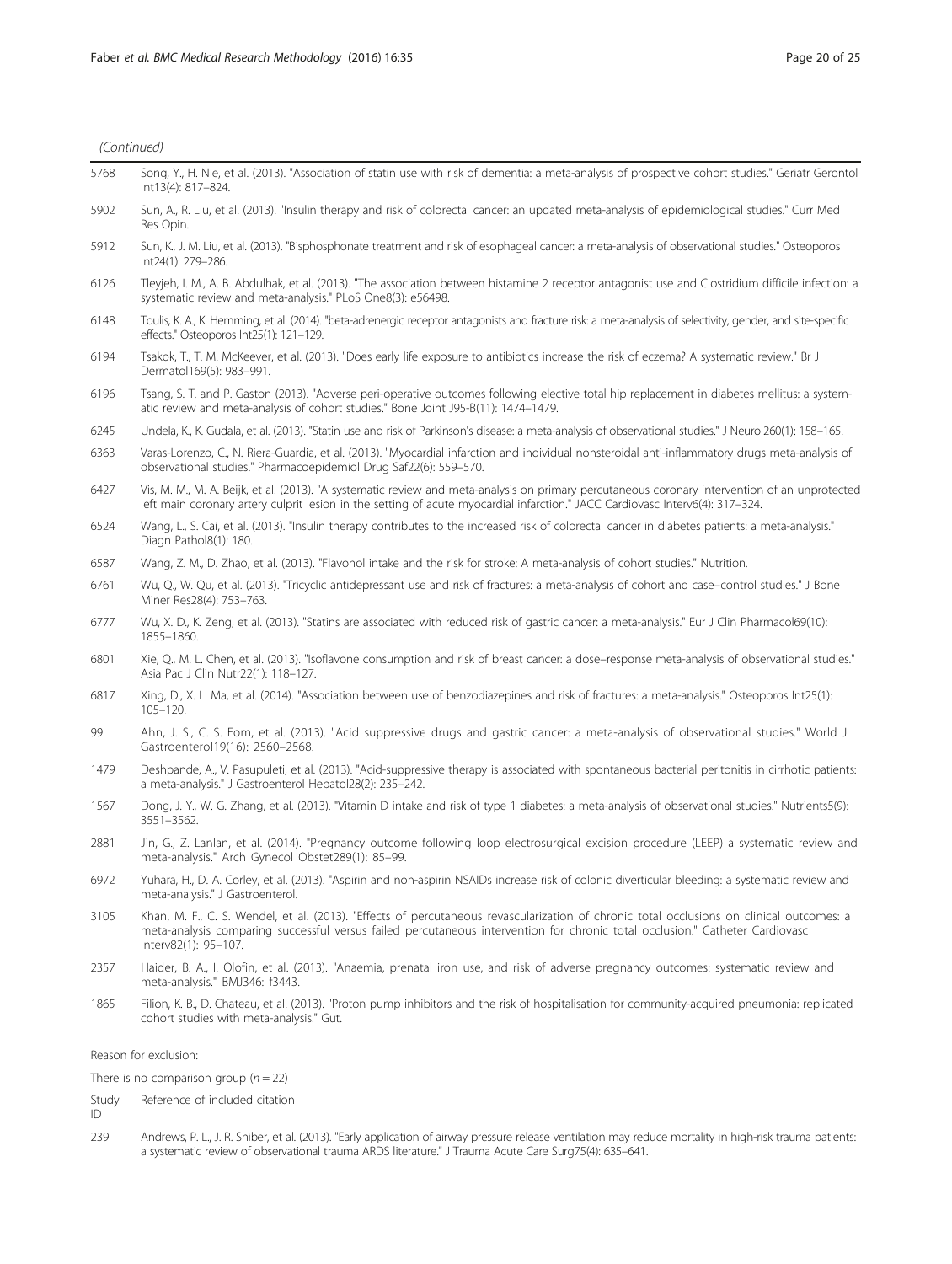literature." Front Oncol3: 276.

| 2186        | Gomberawalla, M. M., B. S. Miller, et al. (2013). "Meta-analysis of joint preservation versus arthroplasty for the treatment of displaced 3- and<br>4-part fractures of the proximal humerus." Injury44(11): 1532-1539.             |
|-------------|-------------------------------------------------------------------------------------------------------------------------------------------------------------------------------------------------------------------------------------|
| 2214        | Gopal, M., N. Padayatchi, et al. (2013). "Systematic review of clofazimine for the treatment of drug-resistant tuberculosis." Int J Tuberc Lung<br>Dis17(8): 1001-1007.                                                             |
| 2749        | Iftikhar, I. H., E. R. Hays, et al. (2013). "Effect of oral appliances on blood pressure in obstructive sleep apnea: a systematic review<br>and meta-analysis." J Clin Sleep Med9(2): 165-174.                                      |
| 3242        | Koy, A., M. Hellmich, et al. (2013). "Effects of deep brain stimulation in dyskinetic cerebral palsy: a meta-analysis." Mov Disord28(5): 647–654.                                                                                   |
| 3748        | Lopez-Olivo, M. A., G. Pratt, et al. (2013). "Rasburicase in tumor lysis syndrome of the adult: a systematic review and meta-analysis." Am J Kidney<br>Dis62(3): 481-492.                                                           |
| 4255        | Moulakakis, K. G., S. N. Mylonas, et al. (2013). "A systematic review and meta-analysis of hybrid aortic arch replacement." Ann Cardiothorac<br>Surg2(3): 247-260.                                                                  |
| 4869        | Pirie, D. A., B. H. Wattar, et al. (2014). "Effects of monitoring strategies on seizures in pregnant women on lamotrigine: a meta-analysis." Eur J<br>Obstet Gynecol Reprod Biol172: 26-31.                                         |
| 5866        | Stone, J. C., J. Clark, et al. (2013). "Estrogen and selective estrogen receptor modulators (SERMs) for the treatment of acromegaly: a meta-<br>analysis of published observational studies." Pituitary.                            |
| 998         | Chang, S. J., M. Hodeib, et al. (2013). "Survival impact of complete cytoreduction to no gross residual disease for advanced-stage ovarian<br>cancer: a meta-analysis." Gynecol Oncol130(3): 493-498.                               |
| 3796        | Luksic, I., S. Clay, et al. (2013). "Effectiveness of seasonal influenza vaccines in children - a systematic review and meta-analysis." Croat Med<br>J54(2): 135-145.                                                               |
| 5836        | Stegeman, B. H., M. de Bastos, et al. (2013). "Different combined oral contraceptives and the risk of venous thrombosis: systematic review<br>and network meta-analysis." BMJ347: f5298.                                            |
| 6128        | Toczek, A., H. Cox, et al. (2013). "Strategies for reducing treatment default in drug-resistant tuberculosis: systematic review and meta-<br>analysis." Int J Tuberc Lung Dis17(3): 299-307.                                        |
| 1681        | El-Jurdi, N., T. Reljic, et al. (2013). "Efficacy of adoptive immunotherapy with donor lymphocyte infusion in relapsed lymphoid malignancies."<br>Immunotherapy5(5): 457-466.                                                       |
| 4169        | Moawad, F. J., J. G. Cheatham, et al. (2013). "Meta-analysis: the safety and efficacy of dilation in eosinophilic oesophagitis." Aliment<br>Pharmacol Ther38(7): 713-720.                                                           |
| 5546        | Sharma, S., C. Wu, et al. (2013). "Prevalence of complications in neuromuscular scoliosis surgery: a literature meta-analysis from the past<br>15 years." Eur Spine J22(6): 1230-1249.                                              |
| 6104        | Tian, D. H., B. Wan, et al. (2013). "A systematic review and meta-analysis on the safety and efficacy of the frozen elephant trunk technique in<br>aortic arch surgery." Ann Cardiothorac Surg2(5): 581-591.                        |
| 449         | Barrachina-Diez, J. M., E. Tashkandi, et al. (2013). "Long-term Outcome of One-Piece Implants. Part II: Prosthetic Outcomes. A Systematic Literature<br>Review with Meta-Analysis." Int J Oral Maxillofac Implants28(6): 1470-1482. |
| 2587        | Hollingsworth, J. M., M. A. Rogers, et al. (2013). "Determining the noninfectious complications of indwelling urethral catheters: a systematic<br>review and meta-analysis." Ann Intern Med159(6): 401-410.                         |
| 2787        | ludici, M., S. Fasano, et al. (2013). "Prevalence and factors associated with glucocorticoids (GC) use in systemic sclerosis (SSc): a systematic<br>review and meta-analysis of cohort studies and registries." Clin Rheumatol.i    |
| 4562        | Orman, E. S., N. Li, et al. (2013). "Efficacy and durability of radiofrequency ablation for Barrett's Esophagus: systematic review and<br>meta-analysis." Clin Gastroenterol Hepatol11(10): 1245-1255.                              |
| 5702        | Slater, N. J., M. van der Kolk, et al. (2013). "Biologic grafts for ventral hernia repair: a systematic review." Am J Surg205(2): 220-230.                                                                                          |
|             | Reason for exclusion:                                                                                                                                                                                                               |
|             | Not a meta-analysis/No statistical pooling of the results ( $n = 16$ )                                                                                                                                                              |
| Study<br>ID | Reference of included citation                                                                                                                                                                                                      |
| 175         | Almekhlafi, M. A., B. K. Menon, et al. (2013). "A meta-analysis of observational intra-arterial stroke therapy studies using the Merci device, Penumbra<br>system, and retrievable stents." AJNR Am J Neuroradiol34(1): 140-145.    |
| 1103        | Chiappini, E., L. Galli, et al. (2013). "Use of combination neonatal prophylaxis for the prevention of mother-to-child transmission of HIV infection in<br>European high-risk infants." AIDS27(6): 991-1000.                        |
| 1505        | Dienstknecht, T., K. Horst, et al. (2013). "A meta-analysis of operative versus nonoperative treatment in 463 scapular neck fractures." Scand J                                                                                     |

Surg102(2): 69–76. 2431 Hasan, S., L. Liu, et al. (2013). "The role of postoperative radiation and chemoradiation in merkel cell carcinoma: a systematic review of the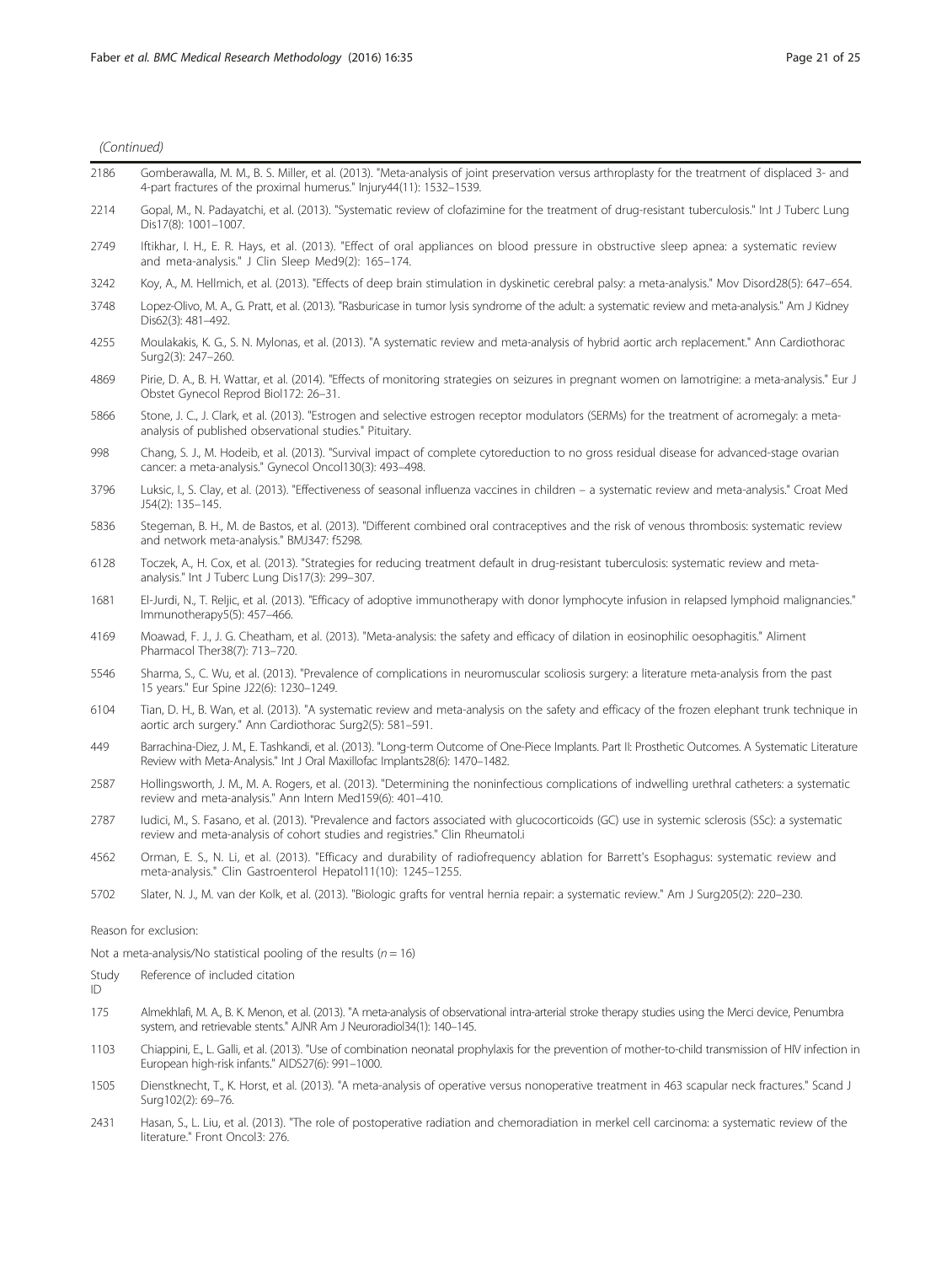| 1641 | Eckert, S., S. B. Freytag, et al. (2013). "Meta-analysis of three observational studies of amlodipine/valsartan in hypertensive patients with |
|------|-----------------------------------------------------------------------------------------------------------------------------------------------|
|      | additional risk factors." Blood Press22 Suppl 1: 11-21.                                                                                       |

- 960 Chacko, J., L. Harling, et al. (2013). "Can statins improve outcomes after isolated cardiac valve surgery? A systematic literature review." Clin Cardiol36(8): 448–455.
- 3376 Lane, D. A., S. Raichand, et al. (2013). "Combined anticoagulation and antiplatelet therapy for high-risk patients with atrial fibrillation: a systematic review." Health Technol Assess17(30): 1–188.
- 1926 Forman-Hoffman, V. L., A. J. Zolotor, et al. (2013). "Comparative effectiveness of interventions for children exposed to nonrelational traumatic events." Pediatrics131(3): 526–539.
- 141 Alcoba, G., M. Kerac, et al. (2013). "Do children with uncomplicated severe acute malnutrition need antibiotics? A systematic review and meta-analysis." PLoS One8(1): e53184.
- 2763 Ingargiola, M. J., L. N. Daniali, et al. (2013). "Does the application of incisional negative pressure therapy to high-risk wounds prevent surgical site complications? A systematic review." Eplasty13: e49.
- 3250 Krag, M., A. Perner, et al. (2013). "Stress ulcer prophylaxis in the intensive care unit: is it indicated? A topical systematic review." Acta Anaesthesiol Scand57(7): 835–847.
- 4889 Polk, A., M. Vaage-Nilsen, et al. (2013). "Cardiotoxicity in cancer patients treated with 5-fluorouracil or capecitabine: a systematic review of incidence, manifestations and predisposing factors." Cancer Treat Rev39(8): 974–984.
- 4941 Proietti, R., G. M. Manzoni, et al. (2013). "Can Cardiac Resynchronization Therapy Improve Cognitive Function? A Systematic Review." Pacing Clin Electrophysiol.
- 1013 Chapelle, C., S. Quenet, et al. (2013). "Antipsychotics: a real or confounding risk factor for venous thromboembolism?" Pharmacopsychiatry46(1): 36–37.
- 1395 de Tayrac, R. and L. Sentilhes (2013). "Complications of pelvic organ prolapse surgery and methods of prevention." Int Urogynecol J24(11): 1859–1872.
- 1559 Domecq, J. P., G. Prutsky, et al. (2013). "Adverse effects of the common treatments for polycystic ovary syndrome: a systematic review and meta-analysis." J Clin Endocrinol Metab98(12): 4646–4654.

#### Reason for exclusion:

Meta-Analysis does not include results from observational studies ( $n = 12$ )

Study Reference of included citation

ID

- 87 Ahmed, F., M. C. Lindley, et al. (2014). "Effect of influenza vaccination of healthcare personnel on morbidity and mortality among patients: systematic review and grading of evidence." Clin Infect Dis58(1): 50–57.
- 125 Albanna, A. S., B. M. Smith, et al. (2013). "Fixed-dose combination antituberculosis therapy: a systematic review and meta-analysis." Eur Respir J42(3): 721–732.
- 1982 Fu, R., S. Selph, et al. (2013). "Effectiveness and harms of recombinant human bone morphogenetic protein-2 in spine fusion: a systematic review and meta-analysis." Ann Intern Med158(12): 890–902.
- 3004 Kansagara, D., E. Dyer, et al. (2013). "Treatment of anemia in patients with heart disease: a systematic review." Ann Intern Med159(11): 746–757.
- 2525 Henson, C. C., S. Burden, et al. (2013). "Nutritional interventions for reducing gastrointestinal toxicity in adults undergoing radical pelvic radiotherapy." Cochrane Database Syst Rev11: CD009896.
- 6034 Taylor, P. N., O. E. Okosieme, et al. (2014). "Therapy of Endocrine Disease: Impact of iodine supplementation in mild-to-moderate iodine deficiency: systematic review and meta-analysis." Eur J Endocrinol170(1): R1-R15.
- 753 Bredemeier, M., F. K. de Oliveira, et al. (2013). "Low- versus high-dose rituximab for rheumatoid arthritis: A systematic review and meta-analysis." Arthritis Care Res (Hoboken).
- 1791 Fandino, M., K. I. Macdonald, et al. (2013). "The use of postoperative topical corticosteroids in chronic rhinosinusitis with nasal polyps: a systematic review and meta-analysis." Am J Rhinol Allergy27(5): e146-157.
- 3316 Kwok, C. S., V. Jeevanantham, et al. (2013). "No consistent evidence of differential cardiovascular risk amongst proton-pump inhibitors when used with clopidogrel: meta-analysis." Int J Cardiol167(3): 965–974.
- 3012 Kapadia, S., S. Hapani, et al. (2013). "Risk of liver toxicity with the angiogenesis inhibitor pazopanib in cancer patients." Acta Oncol52(6): 1202–1212.
- 5089 Reichenpfader, U., G. Gartlehner, et al. (2013). "Sexual Dysfunction associated with Second-Generation Antidepressants in Patients with Major Depressive Disorder: Results from a Systematic Review with Network Meta-Analysis." Drug Saf.
- 1936 Fortmann, S. P., B. U. Burda, et al. (2013). "Vitamin and Mineral Supplements in the Primary Prevention of Cardiovascular Disease and Cancer: An Updated Systematic Evidence Review for the U.S. Preventive Services Task Force." Ann Intern Med.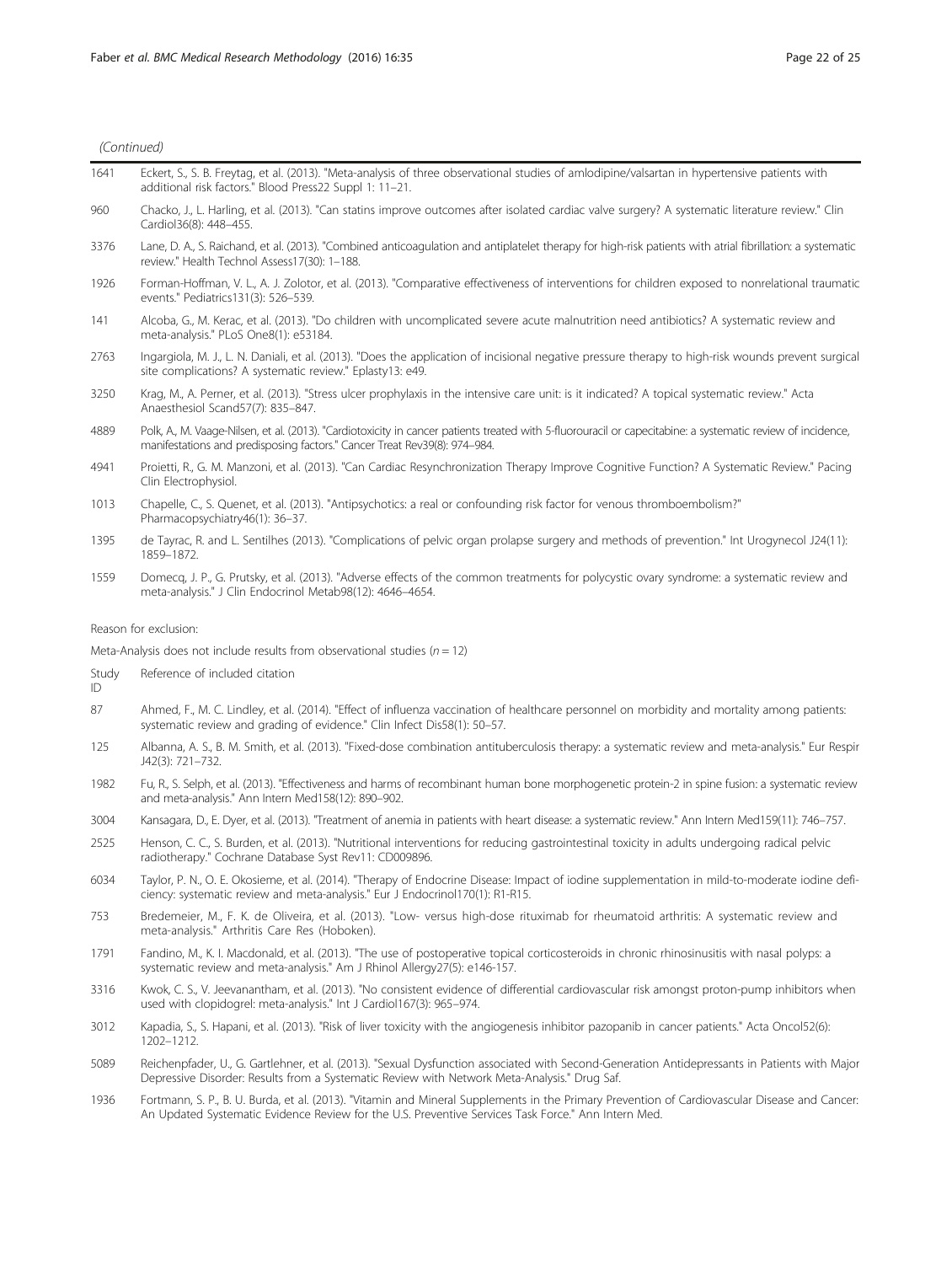|              | Reason for exclusion:                                                                                                                                                                                                                                                                         |
|--------------|-----------------------------------------------------------------------------------------------------------------------------------------------------------------------------------------------------------------------------------------------------------------------------------------------|
|              | Full text not available $(n = 10)$                                                                                                                                                                                                                                                            |
| Study<br>ID. | Reference of included citation                                                                                                                                                                                                                                                                |
| 3702         | Liu, Y., P. Su, et al. (2013). "Endoscopic sphincterotomy plus balloon dilation versus endoscopic sphincterotomy for choledocholithiasis: A<br>meta-analysis." J Gastroenterol Hepatol28(6): 937-945.                                                                                         |
| 3704         | Liu, Y., W. Tang, et al. (2013). "Association between statin use and colorectal cancer risk: a meta-analysis of 42 studies." Cancer Causes<br>Control.                                                                                                                                        |
| 4701         | Pasipanodya, J. G. and T. Gumbo (2013). "A meta-analysis of self-administered vs directly observed therapy effect on microbiologic failure, re-<br>lapse, and acquired drug resistance in tuberculosis patients." Clin Infect Dis57(1): 21-31.                                                |
| 5285         | Saheb, K. J., B. Q. Deng, et al. (2013). "Triple antithrombotic therapy versus double antiplatelet therapy after percutaneous coronary<br>intervention with stent implantation in patients requiring chronic oral anticoagulation: a meta-analysis." Chin Med J (Engl)126(13): 2536-<br>2542. |
| 5922         | Sun, Z. J., W. J. Li, et al. (2013). "Comparing minimally invasive and open transforaminal lumbar interbody fusion for treatment of<br>degenerative lumbar disease: a meta-analysis." Chin Med J (Engl)126(20): 3962-3971.                                                                    |
| 6783         | Wu, Y. C., J. F. Zhang, et al. (2013). "Transcatheter aortic valve implantation versus surgical aortic valve replacement for severe aortic stenosis:<br>a meta analysis." Chin Med J (Engl)126(6): 1171-1177.                                                                                 |
| 7106         | Zheng, Z., L. Sheng, et al. (2013). "Statins and amyotrophic lateral sclerosis: a systematic review and meta-analysis." Amyotroph Lateral Scler<br>Frontotemporal Degener14(4): 241-245.                                                                                                      |
| 3598         | Lin, G. H., H. L. Chan, et al. (2013). "The Effect of Flapless Surgery on Implant Survival and Marginal Bone Level: A Systematic Review and<br>Meta-analysis." J Periodontol.                                                                                                                 |
| 4225         | More, K., G. Athalye-Jape, et al. (2013). "Association of inhibitors of gastric acid secretion and higher incidence of necrotizing enterocolitis in<br>preterm very low-birth-weight infants." Am J Perinatol30(10): 849-856.                                                                 |
| 4175         | Moen, C. A., A. Burrell, et al. (2013). "Does tranexamic acid stop haemoptysis?" Interact Cardiovasc Thorac Surg17(6): 991-994.                                                                                                                                                               |
|              | Reason for exclusion:                                                                                                                                                                                                                                                                         |
|              | Meta-analysis not main objective ( $n = 6$ )                                                                                                                                                                                                                                                  |
| Study<br>ID  | Reference of included citation                                                                                                                                                                                                                                                                |
| 1469         | D'Errigo, P., F. Biancari, et al. (2013). "Thirty-day mortality after coronary artery bypass surgery in patients aged <50 years: results of a<br>multicenter study and meta-analysis of the literature." J Card Surg28(3): 207-211.                                                           |
| 1735         | Etminan, M., S. T. Bird, et al. (2013). "Isotretinoin and risk for inflammatory bowel disease: a nested case-control study and meta-analysis of<br>published and unpublished data." JAMA Dermatol149(2): 216-220.                                                                             |
| 1753         | Faggioli, G., R. Pini, et al. (2013). "Contralateral carotid occlusion in endovascular and surgical carotid revascularization: a single centre<br>experience with literature review and meta-analysis." Eur J Vasc Endovasc Surg46(1): 10-20.                                                 |

- 3067 Kennedy, N. A., E. Rhatigan, et al. (2013). "A trial of mercaptopurine is a safe strategy in patients with inflammatory bowel disease intolerant to azathioprine: an observational study, systematic review and meta-analysis." Aliment Pharmacol Ther38(10): 1255–1266.
- 3624 Linehan, M. F., U. Nurmatov, et al. (2013). "Does BCG vaccination protect against childhood asthma? Final results from the Manchester Community Asthma Study retrospective cohort study and updated systematic review and meta-analysis." J Allergy Clin Immunol.
- 4455 Nouri, K., M. Demmel, et al. (2013). "Prospective cohort study and meta-analysis of cyclic bleeding after laparoscopic supracervical hysterectomy." Int J Gynaecol Obstet122(2): 124–127.

#### Reason for exclusion:

No observational studies  $(n = 4)$ 

Study Reference of included citation

- ID
- 946 Cates, C. J. and B. H. Rowe (2013). "Vaccines for preventing influenza in people with asthma." Cochrane Database Syst Rev2: CD000364.
- 2240 Gouya, G., J. Arrich, et al. (2013). "Antiplatelet Treatment for Prevention of Cerebrovascular Events in Patients With Vascular Diseases: A Systematic Review and Meta-Analysis." Stroke.
- 6484 Wang, C. H., C. H. Huang, et al. (2013). "Biphasic versus monophasic defibrillation in out-of-hospital cardiac arrest: a systematic review and meta-analysis." Am J Emerg Med31(10): 1472–1478.
- 4859 Pineda, A. M., F. O. Nascimento, et al. (2013). "A meta-analysis of transcatheter closure of patent foramen ovale versus medical therapy for prevention of recurrent thromboembolic events in patients with cryptogenic cerebrovascular events." Catheter Cardiovasc Interv.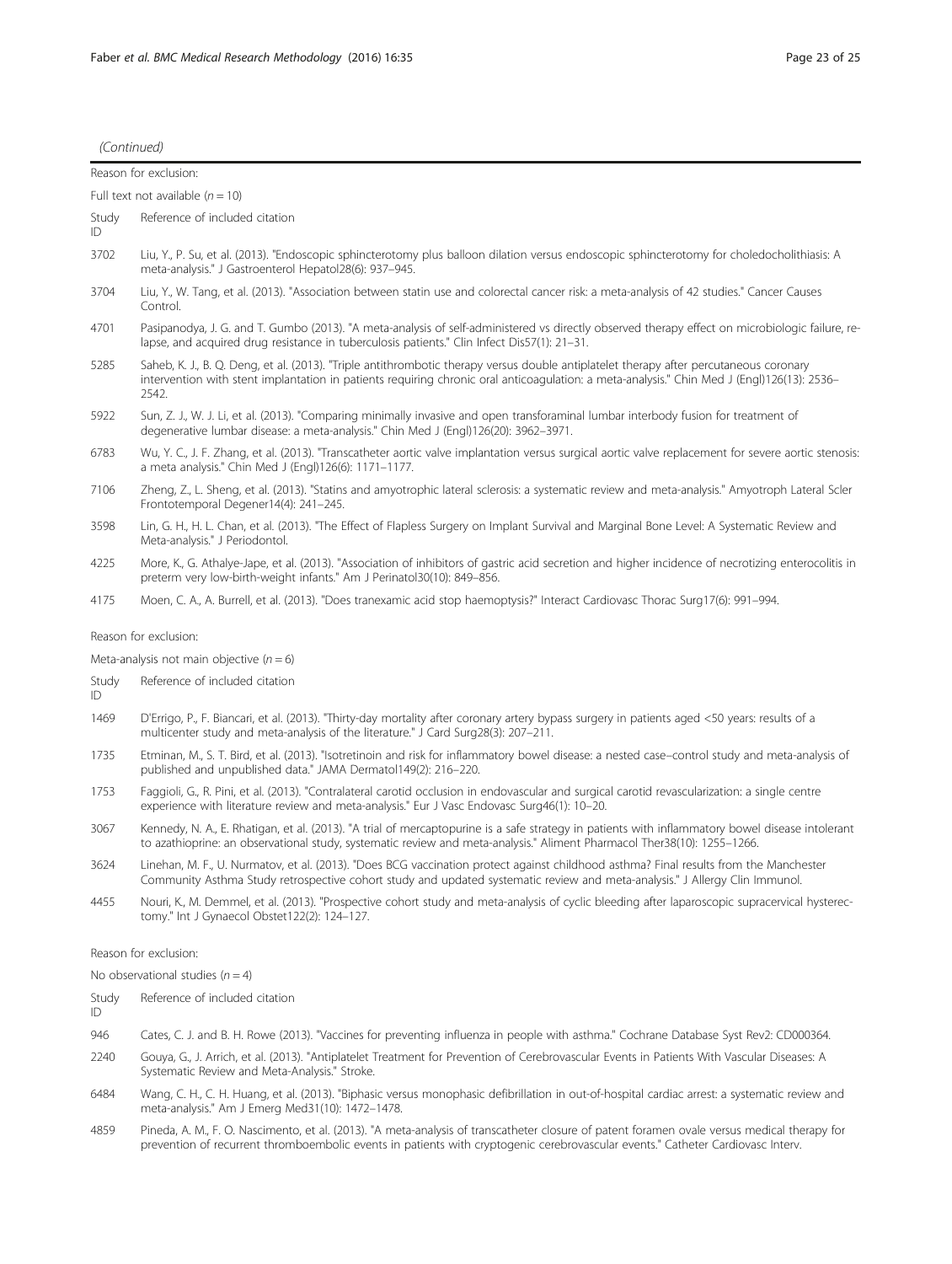<span id="page-23-0"></span>

|             | Reason for exclusion:                                                                                                                                                                                                                                |
|-------------|------------------------------------------------------------------------------------------------------------------------------------------------------------------------------------------------------------------------------------------------------|
|             | Not published in 2013 ( $n = 4$ )                                                                                                                                                                                                                    |
| Study<br>ID | Reference of included citation                                                                                                                                                                                                                       |
| 179         | Almenawer, S. A., F. Farrokhyar, et al. (2013). "Chronic Subdural Hematoma Management: A Systematic Review and Meta-analysis of 34829<br>Patients." Ann Surg.                                                                                        |
| 3159        | Klatte, T., S. F. Shariat, et al. (2013). "Systematic review and meta-analysis of perioperative and oncological outcomes of laparoscopic cryoa-<br>blation versus laparoscopic partial nephrectomy for the treatment of small renal tumors." J Urol. |
| 5708        | Sligl, W. I., L. Asadi, et al. (2013). "Macrolides and Mortality in Critically III Patients With Community-Acquired Pneumonia: A Systematic Review and<br>Meta-Analysis." Crit Care Med.                                                             |
| 6482        | Wang, C. H., W. H. Hsieh, et al. (2013). "Liberal Versus Restricted Fluid Resuscitation Strategies in Trauma Patients: A Systematic Review and<br>Meta-Analysis of Randomized Controlled Trials and Observational Studies." Crit Care Med.           |
|             | Reason for exclusion:                                                                                                                                                                                                                                |
|             | Individual Patient Data meta-analysis ( $n = 2$ )                                                                                                                                                                                                    |
| Study<br>ID | Reference of included citation                                                                                                                                                                                                                       |
| 5616        | Simmonds, M. C., J. V. Brown, et al. (2013). "Safety and effectiveness of recombinant human bone morphogenetic protein-2 for spinal fusion:<br>a meta-analysis of individual-participant data." Ann Intern Med158(12): 877-889.                      |
|             |                                                                                                                                                                                                                                                      |

485 Bazelier, M. T., F. de Vries, et al. (2013). "Risk of fracture with thiazolidinediones: an individual patient data meta-analysis." Front Endocrinol (Lausanne)4: 11.

#### **Abbreviations**

CER: comparative effectiveness research; NRSI: non-randomized studies of interventions; RCT: randomized controlled trial; RoB Tool: Risk of Bias tool.

#### Competing interests

The authors declare that they have no competing interests.

#### Authors' contribution

TF was involved in the study conception, study selection, data extraction, interpretation of results, and drafting the manuscript.

PR was involved in the study conception, interpretation of the results, and drafting the manuscript. CR was involved in data extraction. EP was involved in data analysis. AD was involved in the study conception, interpretation of the results, and drafting the manuscript. All authors read and approved the final manuscript.

#### Acknowledgements

Philippe Ravaud is director of the French EQUATOR Centre and a member of the EQUATOR Network Steering Group.

#### Sources of funding

The researchers did not receive external sources of funding.

#### Author details

<sup>1</sup>Centre d'Epidémiologie Clinique, Hôpital Hôtel-Dieu, APHP, Paris, France.<br><sup>2</sup>Centre de Pecherche Epidémiologie et Statistique, INSERM LL1153, Paris. <sup>2</sup>Centre de Recherche Epidémiologie et Statistique, INSERM U1153, Paris, France. <sup>3</sup>Faculté de Médecine, Université Paris Descartes, Sorbonne Paris Cité, Paris, France. <sup>4</sup>Cochrane France, Paris, France. <sup>5</sup>Department of Epidemiology, Mailman School of Public Health, Columbia University, New York, USA.

#### Received: 14 October 2015 Accepted: 15 March 2016 Published online: 22 March 2016

## References

- Castillo RC, Scharfstein DO, MacKenzie EJ. Observational studies in the era of randomized trials: finding the balance. J Bone Joint Surg Am. 2012;94 Suppl 1:112–7.
- 2. Chou R, Helfand M. Challenges in systematic reviews that assess treatment harms. Ann Intern Med. 2005;142(12 Pt 2):1090–9.
- 3. Grootendorst DC, Jager KJ, Zoccali C, Dekker FW. Observational studies are complementary to randomized controlled trials. Nephron. 2010; 114(3):c173–177.
- 4. Yang W, Zilov A, Soewondo P, Bech OM, Sekkal F, Home PD. Observational studies: going beyond the boundaries of randomized controlled trials. Diabetes Res Clin Pract. 2010;88 Suppl 1:S3–9.
- 5. Black N. Why we need observational studies to evaluate the effectiveness of health care. Bmj. 1996;312(7040):1215–8.
- 6. The Cochrane Collaboration Glossary [\[http://www.cochrane.org/glossary/](http://www.cochrane.org/glossary/5#letters) [5#letters\]](http://www.cochrane.org/glossary/5#letters)
- 7. Benson K, Hartz AJ. A comparison of observational studies and randomized, controlled trials. N Engl J Med. 2000;342(25):1878–86.
- 8. Goulart BH, Ramsey SD, Parvathaneni U. Observational study designs for comparative effectiveness research: an alternative approach to close evidence gaps in head-and-neck cancer. Int J Radiat Oncol Biol Phys. 2014;88(1):106–14.
- 9. Silverman SL. From randomized controlled trials to observational studies. Am J Med. 2009;122(2):114–20.
- 10. Hannan EL. Randomized clinical trials and observational studies: guidelines for assessing respective strengths and limitations. JACC Cardiovasc Interv. 2008;1(3):211–7.
- 11. Alemayehu D, Cappelleri JC. Revisiting issues, drawbacks and opportunities with observational studies in comparative effectiveness research. J Eval Clin Pract. 2013;19(4):579–83.
- 12. Garabedian LF, Chu P, Toh S, Zaslavsky AM, Soumerai SB. Potential bias of instrumental variable analyses for observational comparative effectiveness research. Ann Intern Med. 2014;161(2):131–8.
- 13. Marko NF, Weil RJ. The role of observational investigations in comparative effectiveness research. Value Health. 2010;13(8):989–97.
- 14. Roche N, Reddel H, Martin R, Brusselle G, Papi A, Thomas M, et al. Quality standards for real-world research. Focus on observational database studies of comparative effectiveness. Ann Am Thorac Soc. 2014;11 Suppl 2:S99–104.
- 15. Shrier I, Boivin JF, Steele RJ, Platt RW, Furlan A, Kakuma R, et al. Should meta-analyses of interventions include observational studies in addition to randomized controlled trials? A critical examination of underlying principles. Am J Epidemiol. 2007;166(10):1203–9.
- 16. Norris SL, Atkins D, Bruening W, Fox S, Johnson E, Kane R, et al. Observational studies in systematic [corrected] reviews of comparative effectiveness: AHRQ and the Effective Health Care Program. J Clin Epidemiol. 2011;64(11):1178–86.